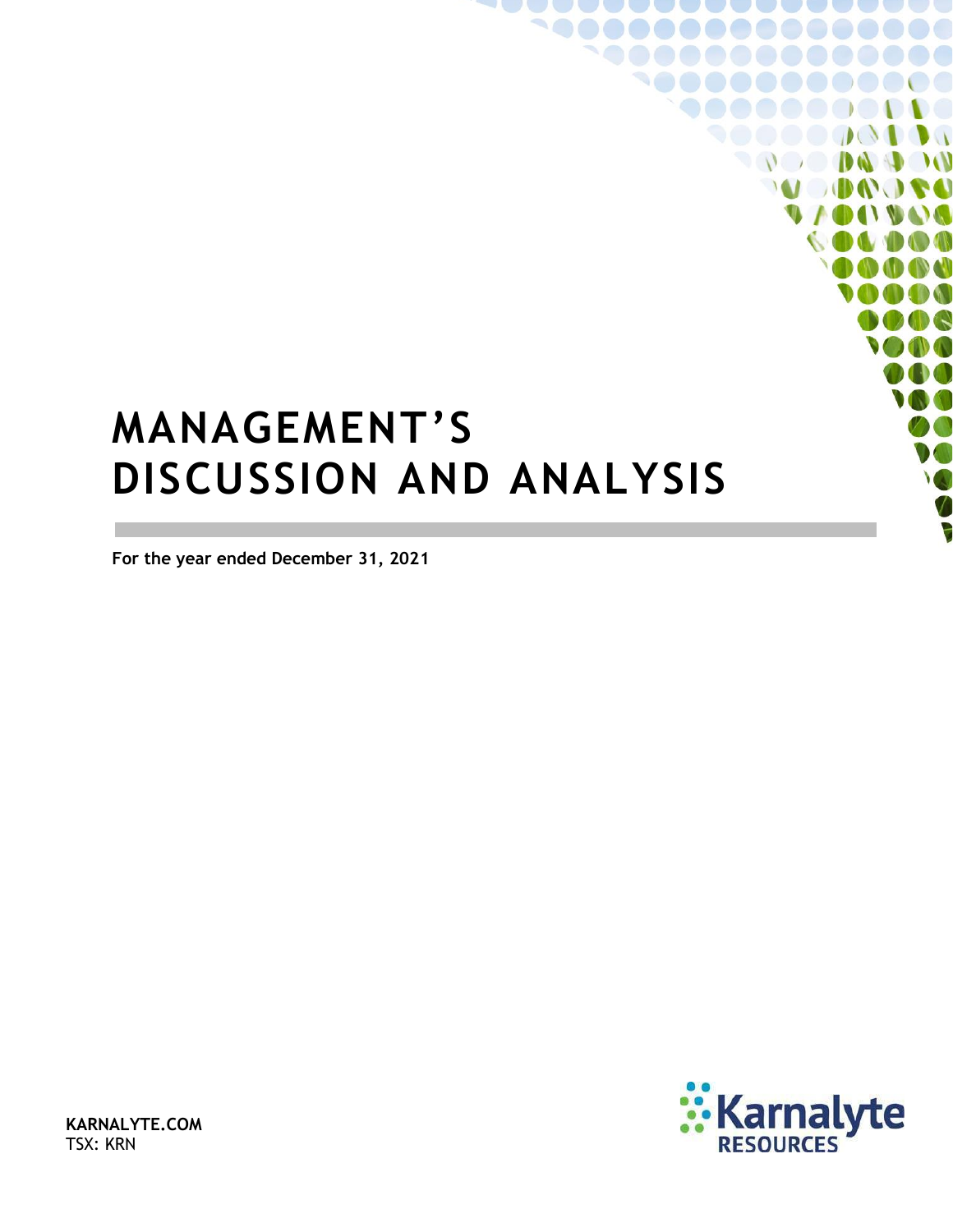# **TABLE OF CONTENTS**

1000000000000 **900000000000** 9000000000 **DO DO DO POO MODUOL** 

00000 10000  $0000$ TOOO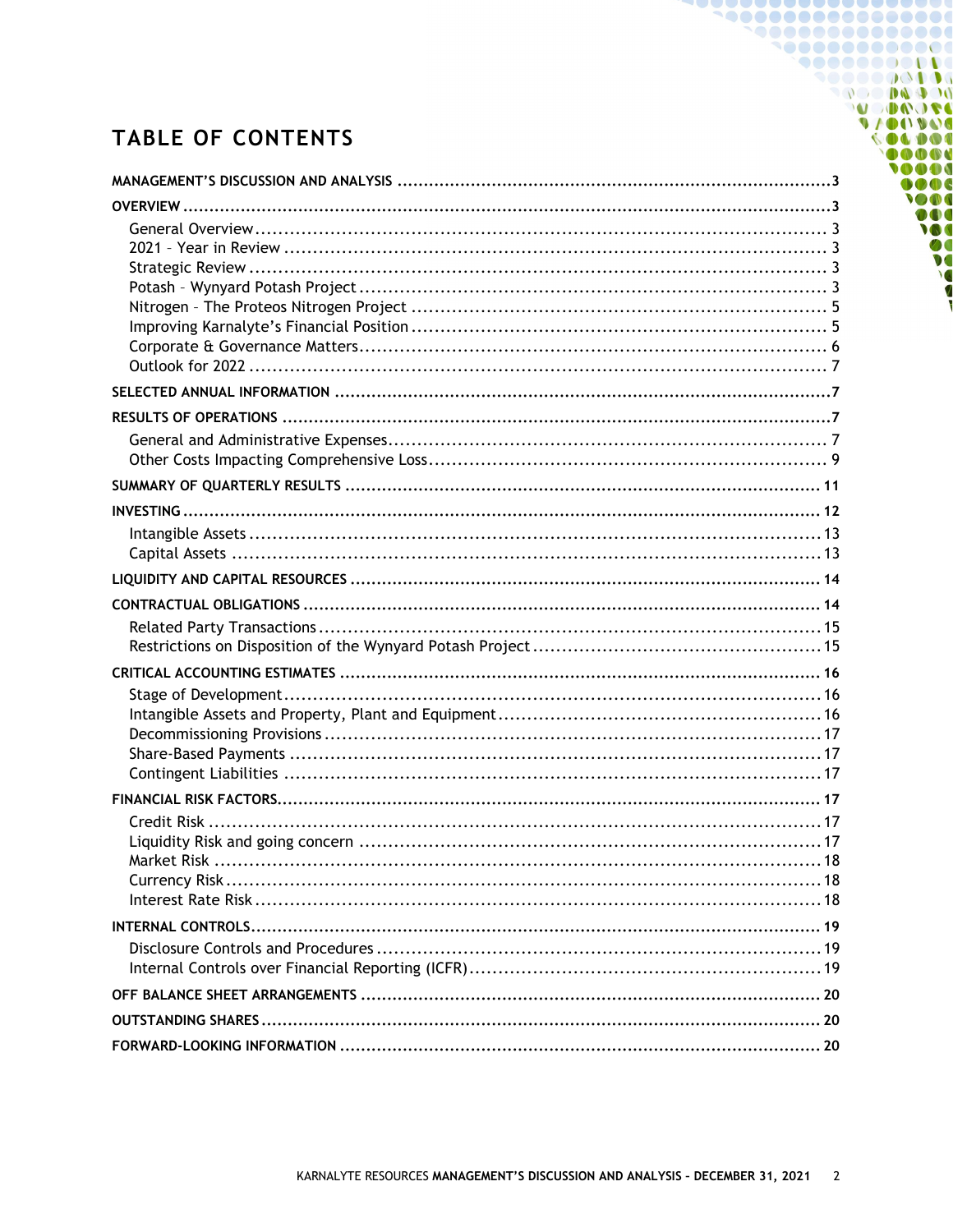# <span id="page-2-0"></span>**MANAGEMENT'S DISCUSSION AND ANALYSIS**

This Management's Discussion and Analysis (**"MD&A")** is intended to provide a summary of the operational and financial results of Karnalyte Resources Inc. (**"Karnalyte"** or the **"Company")** for the year ended December 31, 2021 and 2020. This MD&A should be read in conjunction with the audited financial statements of the Company and the related notes thereto for the year ended December 31, 2021. This commentary is dated March 28, 2022. The financial statements have been prepared in accordance with International Financial Reporting Standards ("**IFRS**") as issued by the International Accounting Standards Board. These documents, the annual information form dated March 28, 2022 (the "**Annual Information Form**"), and additional information about the Company are available on SEDAR at www.sedar.com. Some of the statements made herein contain forward-looking information and accordingly please refer to the "Forward-Looking Information" section at the end of the MD&A.

**`@@@@@@@@@@@@@@**  ${\small \begin{array}{c} \bullet\bullet\bullet\bullet\bullet\bullet\bullet\bullet\bullet\bullet\bullet\bullet\bullet\bullet\bullet\bullet\end{array}}$ 1000000000000 **90000000000** ◥◓◓◓◓◓◶◔▮◑◑ **DO DAD DO MODUOLI VAOOVOO**  $\bullet \bullet \bullet \bullet \bullet \bullet$  $0000$ 0000  $\bullet$   $\bullet$   $\bullet$ **SOO** DOO W ØO  $\bullet$ 

### <span id="page-2-1"></span>**OVERVIEW**

#### <span id="page-2-2"></span>**GENERAL OVERVIEW**

Karnalyte was incorporated under the Business Corporations Act (Alberta) on November 16, 2007 and is a Saskatchewan-headquartered company focused on the development of potash and magnesium operations in Saskatchewan. The Company's potash project in Wynyard, Saskatchewan (the **"Wynyard Potash Project"**) is a proposed 2.125 million tonnes per year (**"TPY")** potash mine utilizing conventional solution mining methods for potash production. The Company proposes to develop the Wynyard Potash Project in three phases using a modular approach, with a first phase **("Phase I"**) consisting of a potash production facility capable of producing 625,000 TPY of potash, increasing to 1,375,000 TPY of potash in the second phase, and ultimately to 2,125,000 TPY of potash in the third phase.

#### <span id="page-2-3"></span>**2021 – YEAR IN REVIEW**

In 2021, Karnalyte completed a strategic review process with an external strategic advisor, took significant steps to improve the Company's financial position, and in light of the improvement of market conditions for potash, initiated an update the Company's NI 43-101 compliant technical report.

#### <span id="page-2-4"></span>**STRATEGIC REVIEW**

In 2020, as previously announced, Karnalyte's Board of Directors initiated a corporate strategic review process with MNP LLP to evaluate a broad range of potential strategic alternatives available to the Company, including evaluation of its existing and future projects, with a focus on determining what would be in the best interests of Karnalyte and maximising value for all its shareholders. This process was concluded in the second quarter of 2021 and an update was provided at that time including commentary on specific matters addressed in the report prepared by MNP LLP (the "**Strategic Review Report**"). This update included a review and analysis of the Company's proposed nitrogen fertilizer project, a review and analysis of market sounding activities for the potash project and suggestions for improvement of Karnalyte's financial position.

#### <span id="page-2-5"></span>**POTASH – WYNYARD POTASH PROJECT**

*Market Update –* The market conditions for potash continued to improve during the fourth quarter of 2021 and up to the writing of this commentary with Canadian potash suppliers announcing contract prices with India and China in February 2022 of \$590 per tonne through to December 31, 2022. These prices were over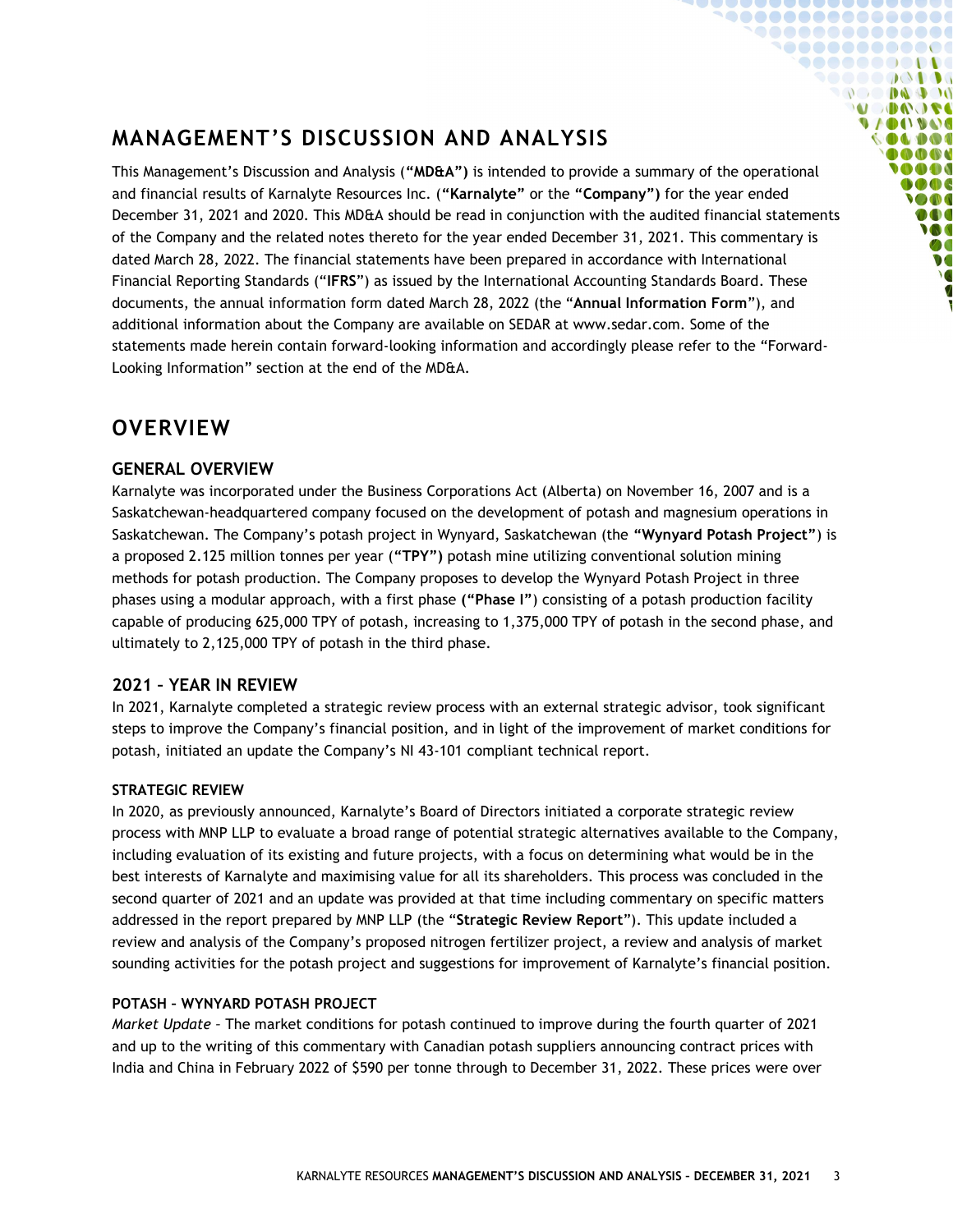double the contract prices that had been announced in the first quarter of 2021. Prices were increasing in 2021 due to the tightening of the supply demand gap for potash.

**`@@@@@@@@@@@@@@**  ${\small \begin{array}{c} \bullet\bullet\bullet\bullet\bullet\bullet\bullet\bullet\bullet\bullet\bullet\bullet\bullet\bullet\bullet\bullet\end{array}}$ **`@@@@@@@@@@@ 900000000000** ◥◓◓◓◓◓◶◔▮◑◑ **DO DA DO DO MODAGE UACIDAD** OLDOC  $\begin{array}{c} \bullet\bullet\bullet\bullet\end{array}$ 0000  $000$ **OD** DOO W DO  $\bullet$ 

While sanctions on Belarus potash began in 2021, on February 1, 2022, Lithuania cancelled its rail contract with Belarus cutting off the landlocked country from Lithuania's ports, through which Belarus shipped an estimated 90% of its potash. The rail contract cancellation leaves Belarus with limited options to ship its potash to the market. The Russian invasion of Ukraine and resulting sanctions on potash and other trade from Russia have severely impacted Russia's ability to supply potash. Russia and Belarus normally supply approximately 40% of the world's potash. These developments have created significant uncertainty around the availability of potash supplies.

Additionally, the Russian invasion of Ukraine has created uncertainty around Ukraine's ability to plant a crop in 2022. Furthermore, sanctions are impacting Russia's ability to supply agricultural products. Such events are sending crop prices soaring giving farmers worldwide an incentive to utilize fertilizers to increase yields.

Higher potash prices may or may not be sustainable. Major potash producers in North America may increase production thus causing a decrease in prices. A resolution to the conflict in Ukraine might also result in reduced sanctions and increased supply of potash. That said, many analysts predict that all of the events causing the higher prices are not likely to change anytime soon (especially as buyers of potash products may be reluctant to trade with Russia and given that sanctions in Belarus predated the invasion of Ukraine). Therefore, uncertainty exists regarding when sanctions might lift and when prices may relax. Management believes that potash prices will remain high in 2022 and likely beyond.

These developments and their impact on market conditions along with the recommendations in the Strategic Review Report, and in support of continued efforts to seek out and attract investment and strategic partners to the Wynyard potash project, led the Company to a decision in the fourth quarter of 2021 to update its NI 43-101 technical report to update, amongst other things, the following:

- Update of capital cost summaries;
- Update of operating cost summaries;
- Review and application of Karnalyte's internal cost saving studies; and
- Updated market and economic analysis.

After a thorough procurement process, the Company selected Wood PLC, a leading global consulting and engineering company, as independent lead author of the Company's update to its NI 43-101 technical report.

In addition to Wood PLC, Karnalyte engaged the services of senior project advisor ProMine Project Management Ltd., and lead Brad Straub, to assist the Company in its oversight and evaluation of the update to the technical report. Mr. Straub has a long history of providing support to current and proposed potash industry projects in various capacities over the years. This includes over 25 years of project management experience with majors BHP Billiton Potash Canada, Nutrien (formerly PotashCorp) and Mosaic.

The project is progressing as planned and the Company hopes to complete the update by the end of the second quarter of 2022.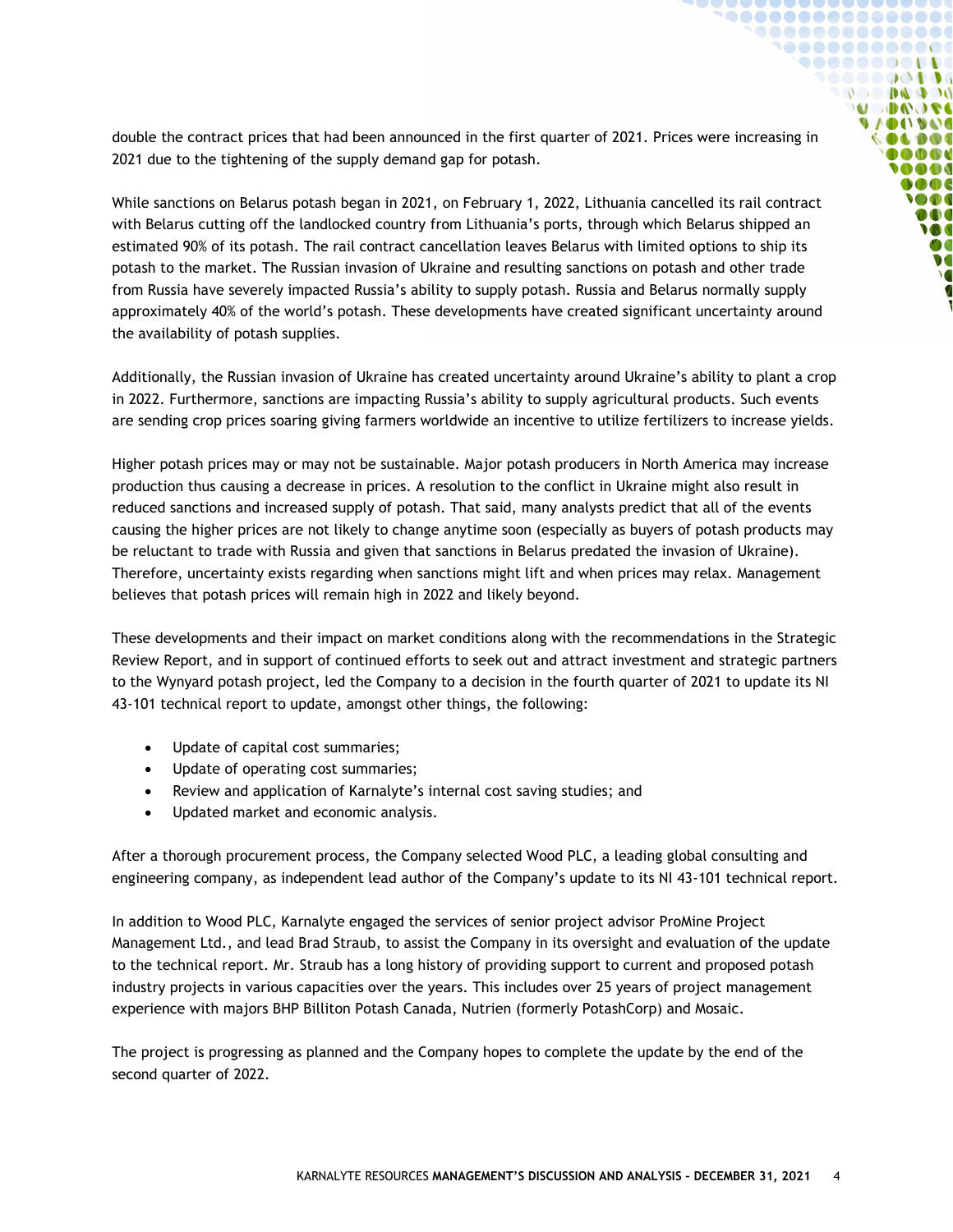#### <span id="page-4-0"></span>**NITROGEN – THE PROTEOS NITROGEN PROJECT**

*Market Update –* market conditions for nitrogen also improved significantly in 2021. At the date of this MD&A, prices of ammonia and urea have increased over 100% year over year. In part due to the market situation discussed in the "Potash – [Wynyard Potash Project](#page-2-5)" section above and in part due to global supply issues as a result of the pandemic, increased oil and gas prices and increased crop prices leading to incentive among producers to utilize fertilizers to increase yields have resulted in significant demand for nitrogen fertilizers. The recent supply uncertainty related to Russian supplies is providing further support for high nitrogen prices.

**`@@@@@@@@@@@@@@@**  ${\small \begin{array}{c} \bullet\bullet\bullet\bullet\bullet\bullet\bullet\bullet\bullet\bullet\bullet\bullet\bullet\bullet\bullet\bullet\end{array}}$ 1000000000000 **900000000000** SOOOOQODOG **OCO DA DO MODAGE VIONVOS** 000000 000**0 IAAA**  $0000$ **SOOT** DOO **IO** DO  $\overline{\ }$ 

The Proteos Nitrogen Project therefore, remains under consideration as part of Karnalyte's future and may diversify our business by adding a second fertilizer product line. The Proteos Nitrogen Project is a proposed regional-scale nitrogen fertilizer plant to be located in central Saskatchewan, with a nameplate capacity of 700 metric tonnes per day ("**MTPD**") ammonia and 1,200 MTPD urea. Our primary target market is local, independent wholesalers within a ~400-kilometre radius of Saskatoon, Saskatchewan, with a secondary target market of Midwest USA wholesalers near the Canadian border.

In the Strategic Review Report, the opportunity of building a regional nitrogen production facility near Saskatoon, Saskatchewan (the "**Nitrogen Project**") was analyzed as one of the options to maximize value for Karnalyte's shareholders.

While MNP LLP noted that the economics of this project could be positive, the Strategic Review Report concluded that, given current market and competitive conditions, the Nitrogen Project is high-risk without both an offtake agreement and a joint or independent capital investment. Management and the Board are considering the various challenges identified in the Strategic Review Report including market risk and capital risk and are continuing to assess interest in an offtake agreement and capital investment.

Gujarat State Fertilizers and Chemicals Limited ("**GSFC**"), a 38.7% shareholder of Karnalyte, has indicated that, if requested by the Company, they would support the Nitrogen Project by bringing GSFC's significant experience operating nitrogen fertilizer production facilities to the project but only as technical advisor at the planning, design, and construction phases and as initial operator of the Nitrogen Project facility. However, GSFC has emphasized that Karnalyte will require a strategic partner to support the Nitrogen Project, as GSFC is not in a position to act as lead partner for the Nitrogen Project.

#### <span id="page-4-1"></span>**IMPROVING KARNALYTE'S FINANCIAL POSITION**

The Strategic Review Report also recommended that the Board and management transition Karnalyte to a low-cost operation by developing and implementing a minimum cash flow budget to preserve available cash for investment in seeking out strategic investment. Specifically, the Strategic Review Report recommended that Karnalyte investigate alternative sources of funding to extend the operational runway, monetize existing assets to preserve a financial and liquidity foundation and maintain the minimum requirements to sustain an exchange listing. In response to these recommendations and given management's awareness of the Company's need to raise capital in order to continue to fund operations and project development activities, recent developments surrounding the market conditions for potash and significant interest from the financial community and prospective investors, management is considering and in discussions with investment bankers and others to raise interim capital. Options being considered include: a private placement, a short form prospectus offering and/or a rights offering. Updates on the Company's efforts to raise capital will be made when appropriate.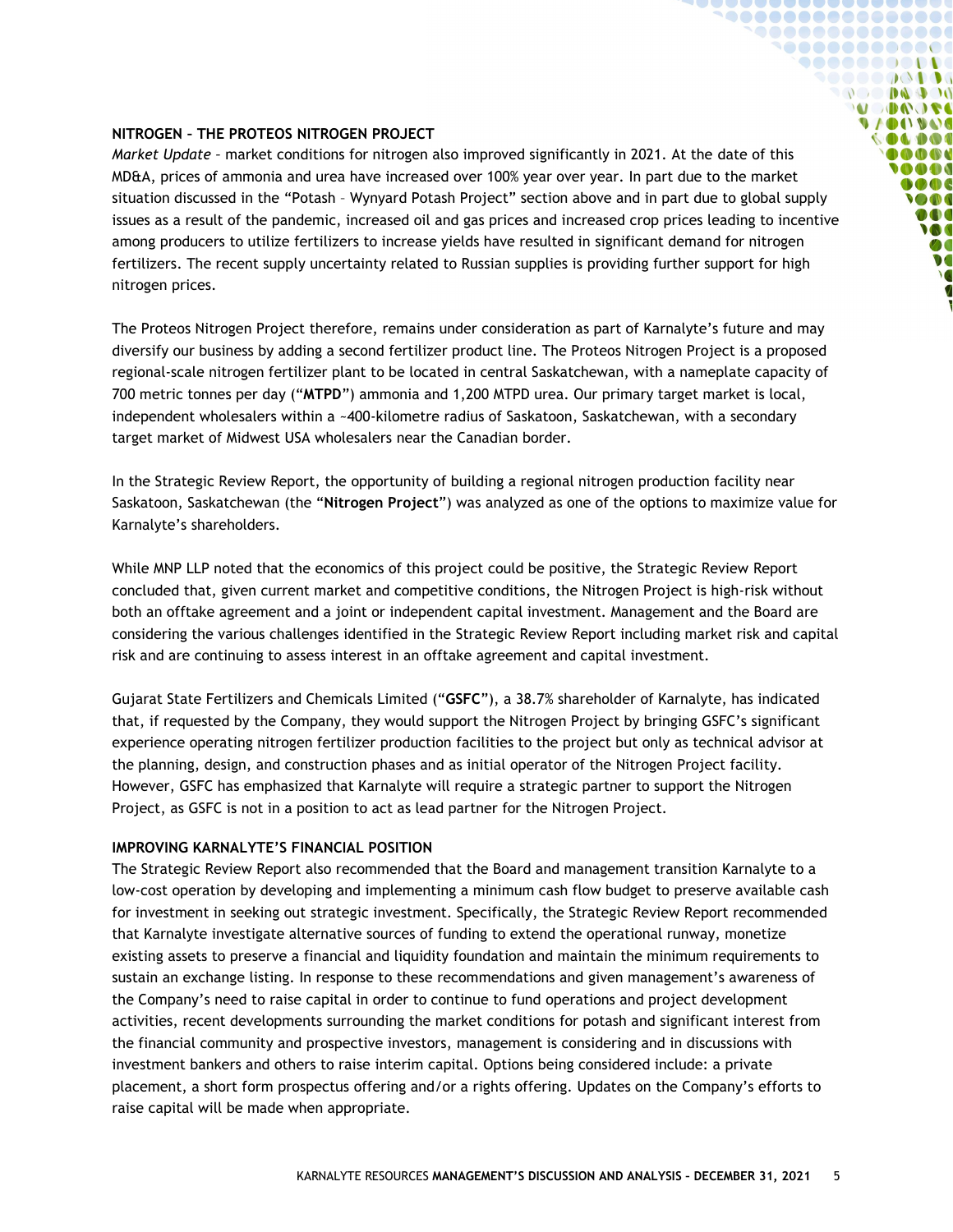Also in 2021, in furtherance of improving Karnalyte's financing situation, the Company divested of certain assets not essential to the Wynyard Potash Project and took steps to reduce general and administration expenses. The steps taken to reduce general and administration expenses included some restructuring, downsizing the Company's headquarters by moving to a virtual corporate office model and, along with other measures, transitioning to a new transfer agent.

**`@@@@@@@@@@@@@@**  ${\small \begin{array}{c} \bullet\bullet\bullet\bullet\bullet\bullet\bullet\bullet\bullet\bullet\bullet\bullet\bullet\bullet\bullet\bullet\end{array}}$ **`@@@@@@@@@@@ 90000000000** ◥◓◓◓◓◓◶◔▮◑◑ **OC DE DO DO U DAOSE UACIDAD COLDOL**  $0000$ **OOO**  $\bullet$   $\bullet$   $\bullet$ **SOO** DOO **M**  $\boldsymbol{v}$ **V** 

#### <span id="page-5-0"></span>**CORPORATE & GOVERNANCE MATTERS**

The Board remains committed to good governance practices. Therefore, in 2021, in light of the opportunities and risks facing the Company, and in the interests of strengthening the Board and improving its independence, the Board decided to expand its composition to a board of five (5) directors. In doing so, the Board assessed the competencies, skills and personal qualities it requires in directors in order to provide the Board with the best opportunity to advance Karnalyte's projects to the next stage of development. After an extensive recruiting process, management nominated two additional directors in the Company's information circular dated May 31, 2021. At Karnalyte's annual general meeting on June 29, 2021, the shareholders elected these additional directors to the Board.

Derek Hoffman is a corporate/commercial lawyer with the Hoffman Group advising public and private entities in a range of industries including mining, energy, agriculture and technology. Derek brings significant mining experience to the board having previously served as a Partner and Leader of the Mining Group at Miller Thompson LLP, a leading Canadian law firm, and also as in-house counsel for the global mining company BHP where he advised on a broad range of matters involving mineral exploration, strategic transactions and mine and associated infrastructure development and construction.

Dilip V. Pathakjee, nominee of GSFC, is the Senior Vice President of Materials Management at GSFC. Mr. Pathakjee has over 30 years of experience in operations research and development, finance, marketing, materials management, and management of foreign projects. During the past 5 years Mr. Pathakjee has held other senior roles at GSFC including Vice President (Finance) and Senior Vice President (Finance). Mr. Pathakjee holds a master's degree in chemical engineering, a master's degree in business administration, a post-graduate diploma in treasury and risk management and a diploma in industrial psychology.

Also in furtherance of the Company's goal of advancing governance, Karnalyte announced that the Compensation and Corporate Governance Committee updated its Charter to include a nominating function. As such, the name of the committee was also changed to the "Compensation, Corporate Governance and Nominating Committee". This change will further assist the Board of Directors in fulfilling its obligations and responsibilities.

As a result of the new nominating function, the Committee will be responsible for:

- Considering the skills and competencies that should be possessed by the Board as a whole, as well as assessing those of each existing director;
- Identifying individuals who are qualified to become new directors based on outlined criteria; and
- Reviewing and recommending to the Board approval of any proposed candidate(s) for nomination for election or appointment.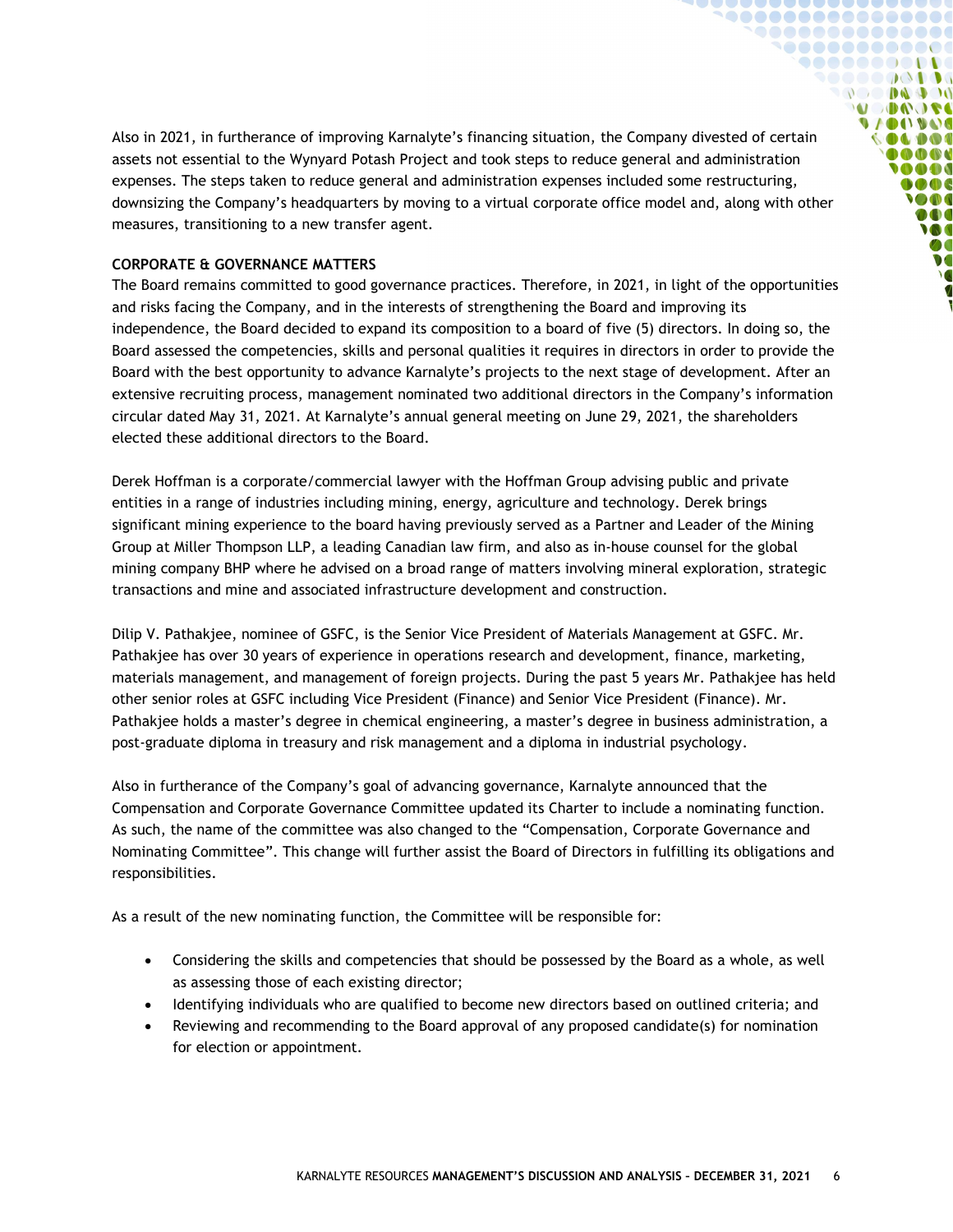#### <span id="page-6-0"></span>**OUTLOOK FOR 2022**

In 2022, the Company plans to complete the update to its NI 43-101 technical report, complete the raising of interim capital and increase business development activities to seek out and attract investment and strategic partners to move one or both of the Company's projects forward to development. For Management's beliefs regarding market conditions in 2022, see "Potash – [Wynyard Potash Project](#page-2-5)", "Nitrogen – [The Proteos Nitrogen Project](#page-4-0)", and ["Improving Karnalyte's Financial Position"](#page-4-1) above.

 $00000000000000000$ , . . . . . . . . . . . . . . **9000000000** . . . . . . . . . . .  $\mathbb{Q} \otimes \mathbb{Q} \otimes \mathbb{Q} \otimes \mathbb{Q} \otimes \mathbb{Q}$ **MODALISE UACIDAD DADO** 000**0** n a a a  $000$ **SOOT** DOO W DO  $\bullet$ 

### <span id="page-6-1"></span>**SELECTED ANNUAL INFORMATION**

The information has been summarized from the Company's audited financial statements.

|                             | <b>Year ended December 31</b> |          |                          |  |
|-----------------------------|-------------------------------|----------|--------------------------|--|
|                             | 2021                          | 2020     | 2019                     |  |
| Total revenue               | $\overline{\phantom{a}}$      | ٠        | $\overline{\phantom{a}}$ |  |
| Interest and other income   | 19                            | 65       | 183                      |  |
| Net and comprehensive loss  | (2, 193)                      | (3, 429) | (3,091)                  |  |
| Basic and diluted per share | (0.05)                        | (0.08)   | (0.07)                   |  |
| Total current assets        | 2,498                         | 5,291    | 8,064                    |  |
| Total assets                | 8,393                         | 11,241   | 13,875                   |  |
| Total current liabilities   | 884                           | 1,499    | 903                      |  |
| <b>Total liabilities</b>    | 2,630                         | 3,311    | 2,549                    |  |
| Total shareholders' equity  | 5,763                         | 7,930    | 11,326                   |  |

#### **Selected annual results (CAD \$ thousands)**

During the year ended December 31, 2021, the Company's focus was on the completion of the strategic review, continued preparation activities related to the development of the Wynyard Potash Project, improving the Company's financial position and investigating alternative sources of funding.

During the year ended December 31, 2020, the Company's focus was on the completion of a pre-feasibility study for the Proteos Nitrogen Project, initiation of the strategic review, continued preparation activities related to the development of the Wynyard Potash Project and on responding to the dissident shareholders' requisition for a special meeting (and related dissident shareholders' activities).

# <span id="page-6-2"></span>**RESULTS OF OPERATIONS**

#### <span id="page-6-3"></span>**GENERAL AND ADMINISTRATIVE EXPENSES**

General and administrative (**"G&A"**) costs for the year ended December 31, 2021 amounted to \$1,865,000 which is a decrease of \$500,000 from the comparative 2020 amount.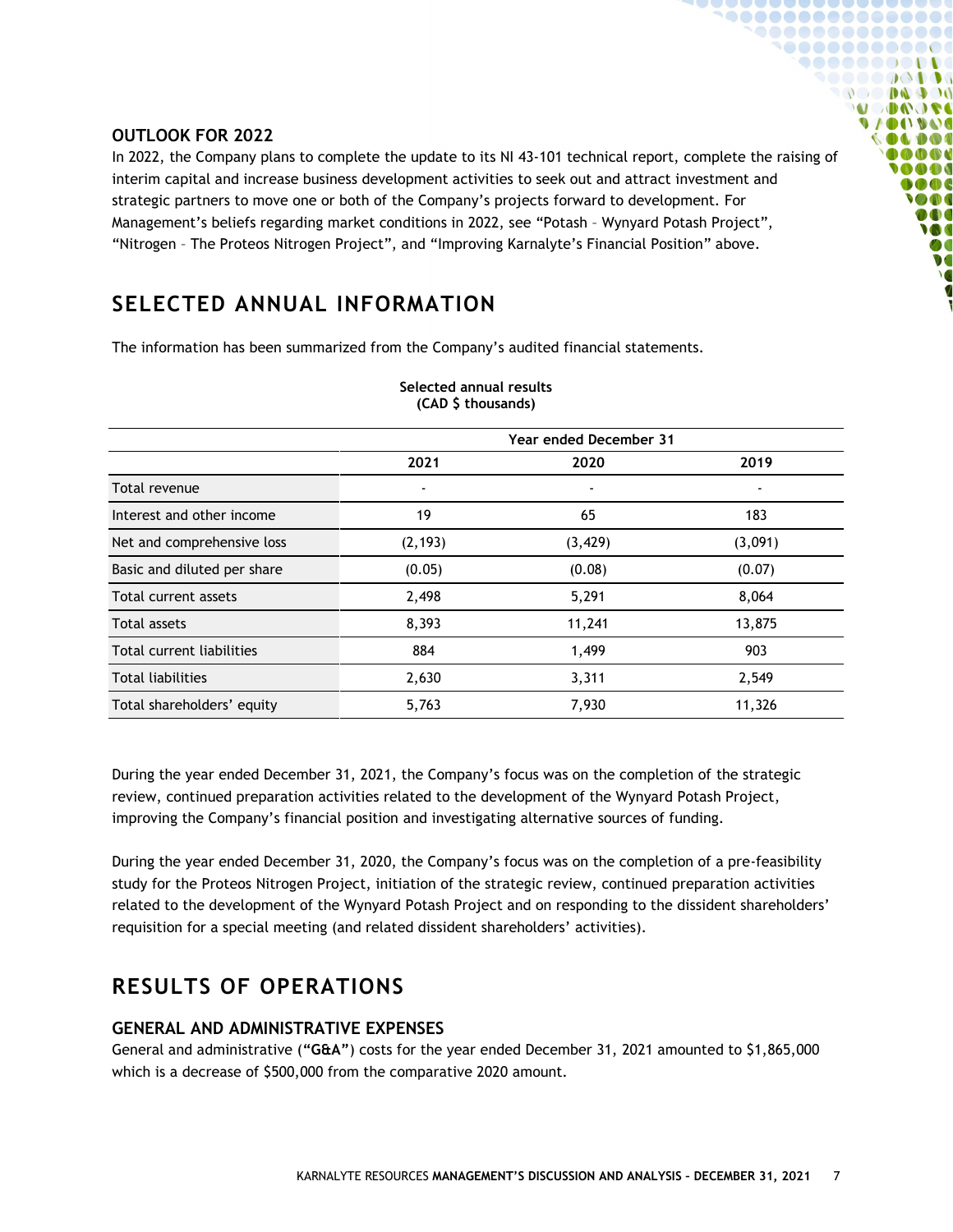The key components of the G&A costs are as follows:

| (CAD \$ thousands)                                        |                         |       |  |  |  |
|-----------------------------------------------------------|-------------------------|-------|--|--|--|
|                                                           | Year ended December 31, |       |  |  |  |
|                                                           | 2021                    | 2020  |  |  |  |
| Salaries, wages and benefits                              | 298                     | 329   |  |  |  |
| Business development, investor relations, regulatory fees | 70                      | 215   |  |  |  |
| Accounting and legal                                      | 497                     | 905   |  |  |  |
| Consulting                                                | 328                     | 354   |  |  |  |
| <b>Directors Fees</b>                                     | 232                     | 197   |  |  |  |
| Office and general                                        | 440                     | 365   |  |  |  |
| Total general and administrative                          | 1,865                   | 2,365 |  |  |  |

**G&A Expenditures**

**``\@@@@@@@@@@@@@**  $$ **`@@@@@@@@@@@ 90000000000** ,,,,,,,,,,  $\mathbb{Q} \otimes \mathbb{Q} \otimes \mathbb{Q} \otimes \mathbb{Q} \otimes \mathbb{Q}$ **ASCADO A VAOOVOO OLDOT**  $0 0 0 0 0$ 0000  $000$  $\bigcirc$  then DOO W

**Salaries, wages and benefits** for the year ended December 31, 2021 were \$298,000 compared to \$329,000 in 2020 which is a decrease of \$31,000. Salaries, wages and benefits decreased as the Company implemented some restructuring at the end of the second quarter of 2021. The Company currently does not have plans to

significantly increase the number of full-time equivalent employees.

**Business development, investor relations and regulatory fees** for the year ended December 31, 2021 amounted to \$70,000 compared to \$215,000 for the year ended December 31, 2020, which is a decrease of \$145,000. Additional expenditures incurred in 2020 were required to respond to the receipt of a requisition for a special meeting by a group of dissident shareholders. This category also includes recurring expenses incurred each year to conduct the Company's annual general meeting ("**AGM**").

**Accounting and legal** expenses for the year ended December 31, 2021 were \$497,000 compared to \$905,000 in the comparative year which is a decrease of \$408,000. Additional expenditures incurred in 2020 were required to respond to the receipt of a requisition for a special meeting by a group of dissident shareholders.

In the first quarter of 2021, the Company received an originating application filed by Messrs. Peter Matson and Gregory George Szabo against the Company. The applicants seek a declaration that the Company oppressed its shareholders; the removal of all current directors; fixing the size of the Company's board at six; appointing Messrs. Joe Vidal, Neil Yelland, Joe Clavelle, Todd Rowan, and two GSFC nominees; reimbursing all costs incurred by the applicants and Mr. Mark Zachanowich in connection with requisitioning the special meeting of shareholders held on December 15, 2020; and damages in the amount of \$3.25 million. The Company has filed a claim for insurance coverage under its directors and officers insurance policy for this matter, which is subject to certain limits and a \$50,000 deductible per claim. The Company is working with its legal counsel and insurer to respond to the application.

In the first quarter of 2021, the Company received a statement of claim filed by Mr. Dan Brown against the Company, Frank Wheatley, Mark Zachanowich, Peter Matson, Todd Rowan, Gregory Szabo, Sanjeev Varma and Vishvesh Nanavaty (collectively, the "**Defendants**"). Mr. Brown seeks a declaration that certain statements made by the Defendants' about him are false and defamatory; a written apology; a declaration that the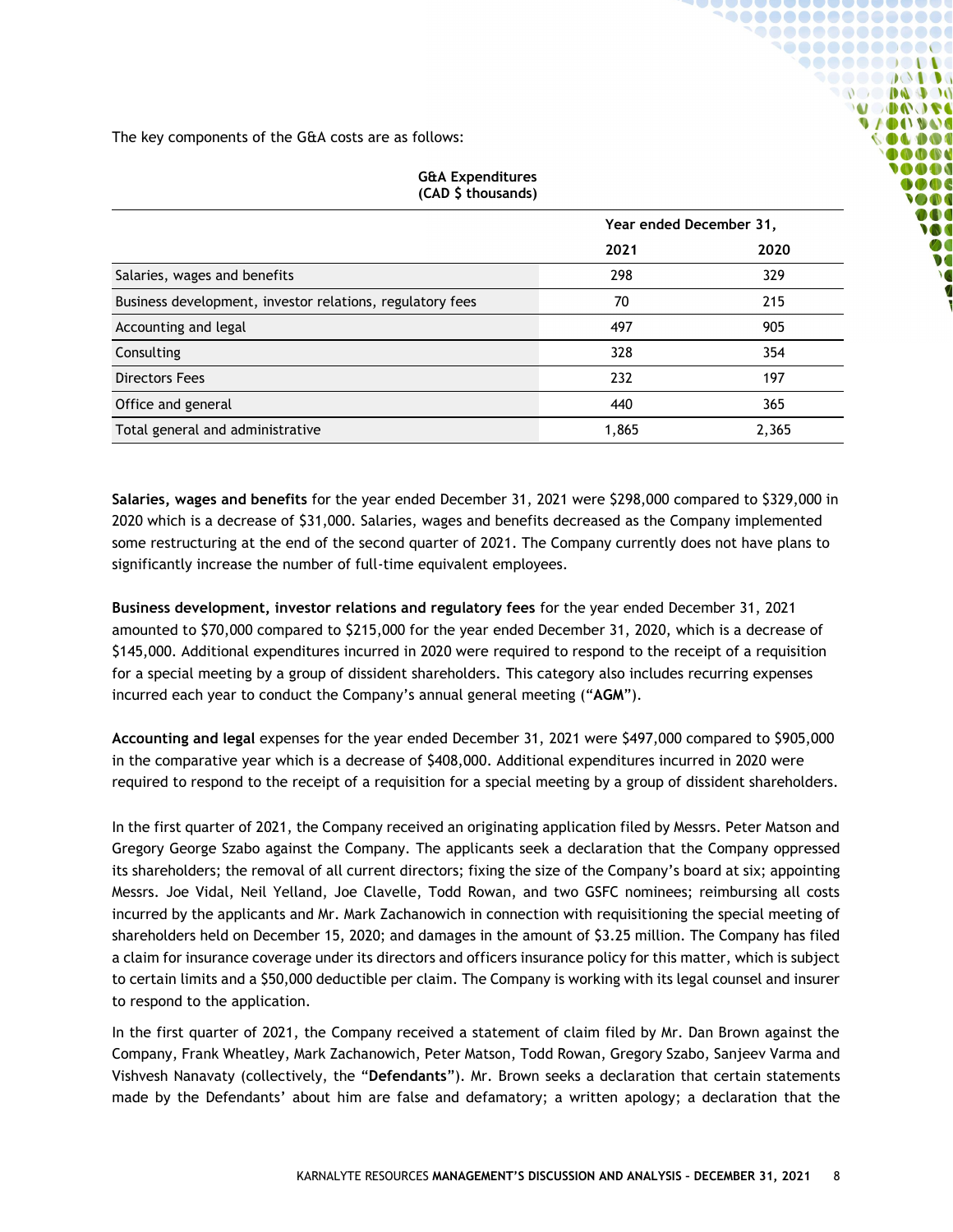Defendants have harassed, intimidated, and threatened him; damages in the amount of \$180,000 for breach of contract; general damages of \$500,000; punitive, exemplary and aggravated damages of \$200,000; that the Defendants pay Mr. Brown for those monies paid by Mr. Brown for his shares in the Company; and an award of special damages, past and future loss of income, and cost of future care. The Company has filed a claim for insurance coverage under its directors and officers insurance policy for this matter, which is subject to certain limits and a \$50,000 deductible per claim. The Company is working with its legal counsel and insurer to defend the claim.

**`@@@@@@@@@@@@@@**  ${\small \begin{array}{c} \bullet\bullet\bullet\bullet\bullet\bullet\bullet\bullet\bullet\bullet\bullet\bullet\bullet\bullet\bullet\bullet\end{array}}$ **`@@@@@@@@@@@ 90000000000** ◥◓◓◓◓◓◶◔≬◑◑ **COMPANY MODO DE VAOOVOO** NDOI 000C 0000  $\bullet$   $\bullet$   $\bullet$ **SOO** DOO W  $\boldsymbol{v}$  $\overline{\ }$ 

In the fourth quarter of 2021, the Company reached a final settlement with the Company's former Chief Executive Officer, for which the Company had received a statement of claim filed at the Court of Queen's Bench of Saskatchewan in the fourth quarter of 2019. The settlement amount had been fully accrued and expensed by the Company in prior years.

**Consulting** expenses for the year ended December 31, 2021 amounted to \$328,000 compared to \$354,000 in 2020, which is a decrease of \$26,000. The expenses in this category for both 2021 and 2020 were largely due to the strategic review and a consulting contract with the interim CFO.

**Director fees** for the year ended December 31, 2021 amounted to \$232,000 compared to \$197,000 for the 2020 comparative year, representing an increase of \$35,000. At the Company's Annual General Meeting, the board of directors expanded from three members in the first two quarters of 2021 to five members effective June 29, 2021 in order to strengthen the Board's independence and assist with the opportunities and risks facing the Company. The addition of two directors will increase future expenditures in this category.

**Office and general** expenses for the year ended December 31, 2021 amounted to \$440,000 compared to \$365,000 for the comparative year representing an increase of \$75,000. The majority of this increase is due to a significant increase in premiums for the Company's directors and officers insurance policy.

#### <span id="page-8-0"></span>**OTHER COSTS IMPACTING COMPREHENSIVE LOSS**

**Depreciation** for the year ended December 31, 2021 was \$53,000 compared to \$74,000 in 2020. Depreciation decreased as it relates to the application of IFRS 16 to the Company's office lease. The application of IFRS 16 resulted in a right of use asset being recorded in 2019 and depreciation throughout 2020 which was then fully depreciated by the third quarter of 2021 as the office lease expired on August 31, 2021.

**Share-based compensation expense** for the year ended December 31, 2021 was \$26,000 compared to \$33,000 in the 2020 comparative year. Share-based compensation expenses in the first two quarters of 2020 related to the granting of 850,000 stock options to officers and employees in June 2018. In the third quarter of 2020 and the entire 2021 year, share-based compensation related to 460,000 stock options granted in July 2020. In November 2021, 300,000 stock options were granted and also contributed to the share-based compensation expense for the fourth quarter of 2021. These expenses are all non-cash in nature and stock options are expensed over a two-year vesting period using a declining balance method. During the year 2021, 30,000 options expired and 275,000 options were cancelled.

**Restructuring costs** for the year December 31, 2021 were \$81,000 compared to \$63,000 in the 2020 comparative year. In 2021, the Company incurred a \$124,000 expense related to the costs of restructuring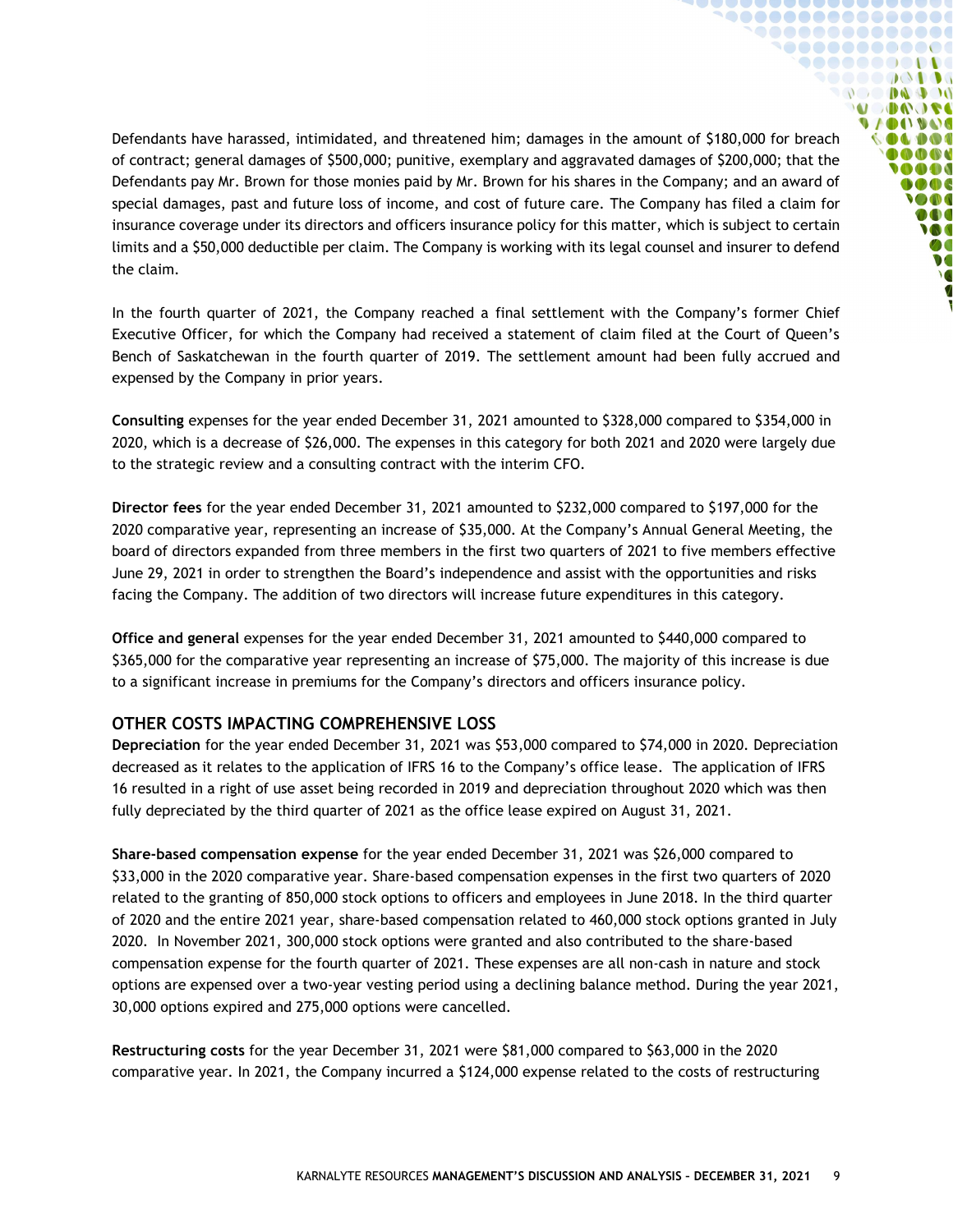that took place during the second quarter of 2021, which was slightly offset by insurance proceeds received for the settlement of the former Chief Executive Officer's claim as discussed below.

**`@@@@@@@@@@@@@@**  ${\small \begin{array}{c} \bullet\bullet\bullet\bullet\bullet\bullet\bullet\bullet\bullet\bullet\bullet\bullet\bullet\bullet\bullet\bullet\end{array}}$ **`@@@@@@@@@@@ 90000000000** ◥◓◓◓◓◓◶◔≬◑◑ **COMPANY MODO DE UACIDAD** OLDOC **Co Co Co al** 0000  $000$ **SOOT** DOO W ØO  $\bullet$ 

In the fourth quarter of 2019, the Company received a statement of claim filed at the Court of Queen's Bench of Saskatchewan by the Company's former Chief Executive Officer, in the amount of \$450,000. The former Chief Executive Officer's claim was for an alleged breach of contract, wrongful dismissal, egregious conduct on termination, and defamation relating to the termination of his employment on September 11, 2019. The Company denied the former Chief Executive Officer's allegations and filed a statement of defence and had recorded an estimate of all amounts payable to the former Chief Executive Officer under his contract. The expense recorded in 2020 related to the revised estimate for restructuring that took place in 2019 based on mediation discussions. In the fourth quarter of 2021, the Company reached a settlement with the former Chief Executive Officer for amounts fully accrued and expensed in prior years.

**Impairment expenses** for the year ended December 31, 2021 were \$524,000 compared to the year ending December 31, 2020 of \$1,028,000. In 2014, previous management determined assets with a carrying amount of \$63,165,000 were no longer recoverable. At December 31, 2021, the Company determined that those impairment indicators continue to exist. Therefore, the incremental expenditures incurred on intangible and mine development assets in 2021 were determined not to impact the previously determined recoverable amount. For additional information, refer to the notes to the financial statements dated December 31, 2015 available on SEDAR at www.sedar.com.

**Other income** for the year ended December 31, 2021 were \$264,000 compared to \$95,000 in the 2020 comparative year. The major item making up this amount in both years was rental income from leasing some of the Company's land holdings to local Wynyard area farmers. In 2021, there was also a \$93,000 recovery recorded as a result of a change in estimate of the Company's decommissioning liability.

**Gain on disposal of capital assets** for the year ended December 31, 2021 was \$99,000 compared to \$nil in the 2020 comparative period. In the third quarter of 2021, the Company sold some non-strategic assets for proceeds of \$101,000, resulting in a \$99,000 gain on disposal of capital assets.

**Gain on disposal of mineral properties and intangible assets** for the year ended December 31, 2021 was \$1,000 compared to \$nil in the 2020 comparative period. In the third quarter of 2021, the Company sold some non-strategic assets for proceeds of \$1,000, resulting in a \$1,000 gain on disposal of mineral properties and intangible assets.

**Net finance expense** for the year ended December 31, 2021 was \$8,000 compared to net finance income of \$39,000 in the 2020 comparative year. The amounts recorded as net finance expense (income) are mostly the result of the amount of cash and cash equivalents that the Company is holding at a given time and the corresponding interest income the cash and cash equivalents generates. Interest income decreased by \$46,000 from 2020 to 2021 as a result of the Company's declining cash balance and lower interest rates.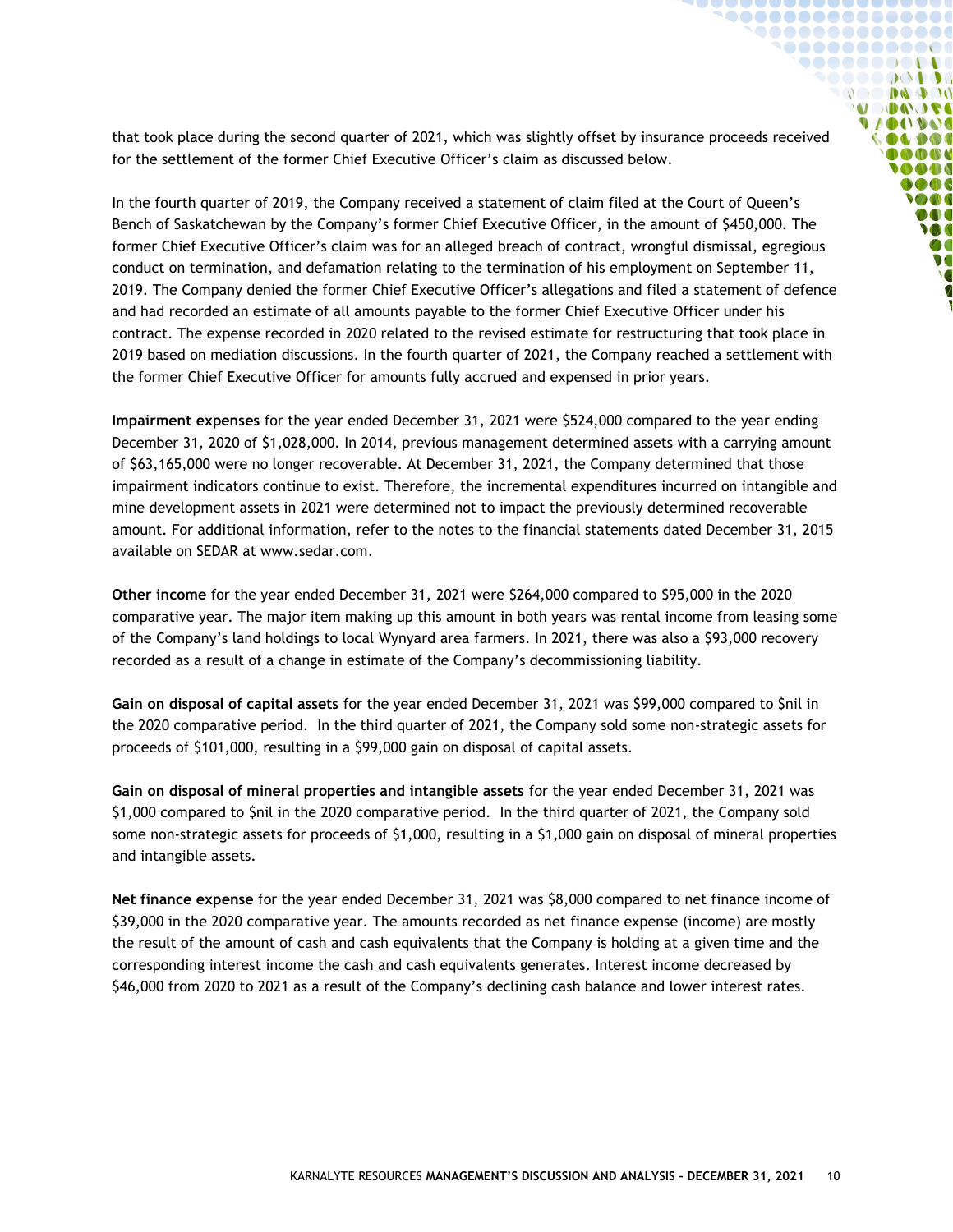# <span id="page-10-0"></span>**SUMMARY OF QUARTERLY RESULTS**

The following table provides selected financial information of the Company for each of the last eight quarters ended at December 31, 2021:

**~@@@@@@@@@@@@@@@**  ${\small \begin{array}{c} \bullet\bullet\bullet\bullet\bullet\bullet\bullet\bullet\bullet\bullet\bullet\bullet\bullet\bullet\bullet\bullet\end{array}}$ **`@@@@@@@@@@@ 90000000000** ◥◓◓◓◓◓◶◔≬◑◑ **COMPANY MODO DE VAOOVOO COLDOS**  $\bullet \bullet \bullet \bullet$ **OOO**  $000$ **SOOT** DOO **M**  $\boldsymbol{v}$ **V** 

|                                  | 2021          |        |        | 2020   |          |               |               |        |
|----------------------------------|---------------|--------|--------|--------|----------|---------------|---------------|--------|
|                                  | <b>Dec 31</b> | Sep 30 | Jun 30 | Mar 31 |          | Dec 31 Sep 30 | Jun 30 Mar 31 |        |
| Total revenue                    | ٠             |        |        |        |          |               |               |        |
| Comprehensive loss               | (498)         | (279)  | (839)  | (577)  | (1, 290) | (914)         | (742)         | (483)  |
| Basic and diluted loss per share | (0.01)        | (0.01) | (0.02) | (0.01) | (0.03)   | (0.02)        | (0.02)        | (0.01) |
| Total current assets             | 2,498         | 2,793  | 3,388  | 4,177  | 5,291    | 6,444         | 6,944         | 7,647  |
| Total assets                     | 8,393         | 8,695  | 9,305  | 10.110 | 11,241   | 12,198        | 12,722        | 13,442 |
| <b>Total liabilities</b>         | 2,630         | 2,438  | 2,774  | 2.748  | 3,311    | 2,992         | 2,615         | 2,595  |
| Total shareholders' equity       | 5,763         | 6,257  | 6,531  | 7,362  | 7,930    | 9,206         | 10,107        | 10,847 |

\*Expressed in thousands except loss per share

The comprehensive losses in all of the quarters were driven primarily by G&A expenses and particularly accounting and legal expenses, consulting expenses, salaries and wages, and office and general expenses.

The first two quarters of 2020 were positively impacted by a reduction in salaries, legal expenses and travel expenses as compared to the comparative quarters of 2019; however, they were negatively impacted by the accrual of additional restructuring expenses in the second quarter of 2020, the timing of the receipt of land rental income and a change in estimate to the Company's decommissioning liability resulting in a much less significant recovery as compared to the fourth quarter of 2019. In the third quarter of 2020, a continued reduction of salaries and travel expenses as compared to the comparative prior year quarters was offset by increased legal expenses and consulting expenses, as compared to the first two quarters of 2020. The fourth quarter of 2020 was negatively impacted by an increase in legal expenses, investor relations and consulting fees largely due to the December 15, 2020 special meeting, as well as increased accounting fees relating to the year end audit. These negative impacts were slightly offset by the receipt of land rental income in the fourth quarter of 2020. The first quarter of 2021 was negatively impacted by legal, accounting and consulting expenses as compared to the first quarter of 2020. In the second quarter of 2021, consulting, office and general and restructuring expenses negatively impacted comprehensive loss as compared to the second quarter of 2020. The third quarter of 2021 was positively impacted by a reduction in salaries, a reduction in legal expenses, reduction in consulting, and the gains from selling non-strategic assets as compared to the comparative quarter of 2020. The loss in the fourth quarter of 2021 largely relates to expenditures in the normal course of business relating to mineral leases, directors fees, audit accrual, legal fees, consulting fees, salaries, and insurance.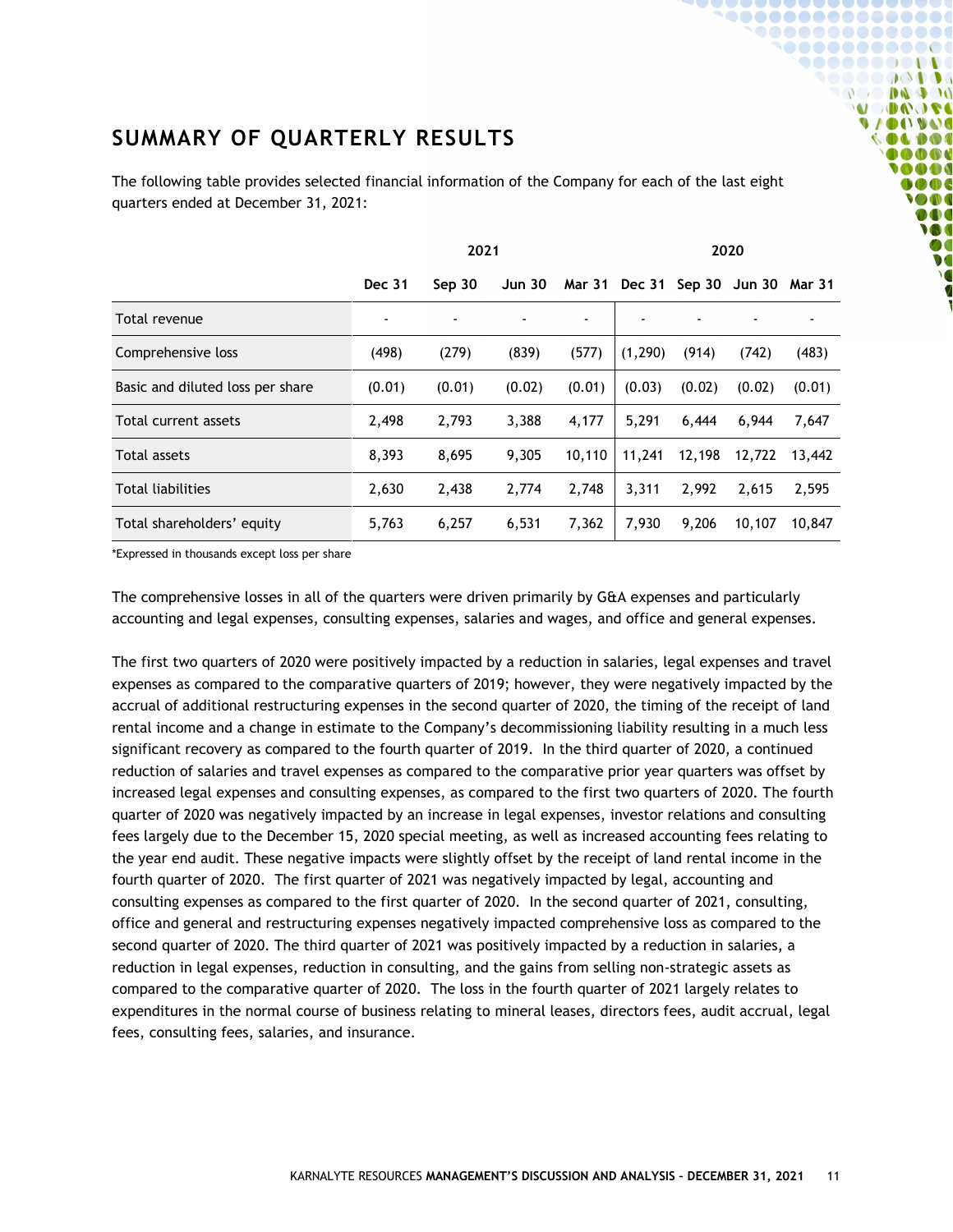Past performance is not a guarantee of future performance and the information in this MD&A is not necessarily indicative of results for any future period. Factors expected to impact general and administrative expenses in future periods have been described throughout this MD&A.

**``\@@@@@@@@@@@@@**  ${\small \begin{array}{c} \bullet\bullet\bullet\bullet\bullet\bullet\bullet\bullet\bullet\bullet\bullet\bullet\bullet\bullet\bullet\bullet\end{array}}$ **`@@@@@@@@@@@ 90000000000** ,,,,,,,,,,,  $\mathbb{Q} \otimes \mathbb{Q} \otimes \mathbb{Q} \otimes \mathbb{Q} \otimes \mathbb{Q}$ **MODO DE UACIDAD COLDOS**  $\bullet \bullet \bullet \bullet$ 0000  $\bullet$   $\bullet$   $\bullet$ **SOO** DOO W  $\boldsymbol{v}$  $\bullet$ 

**Current assets** principally reflect activity in the cash and cash equivalents account. Cash outlays vary over the quarters depending on the Company's activities.

**Total assets** on a quarterly basis reflect two main components, cash from financings still available to the Company and capitalized expenditures on capital assets and mineral properties for moving the Wynyard Potash Project forward. Total assets remained relatively constant for most of the periods above.

**Total liabilities** for the periods above relate primarily to trade and other payables. These balances vary in the analysis due to the timing of the payments required relative to the work performed in bringing the Wynyard Potash Project to its current level. Balances in all the quarters presented include the accrual of an estimate of the costs of restructuring that took place in the second and third quarters of 2017. The accrual of the costs estimated for the restructuring that took place in the third quarter of 2019 is included in all of the quarters presented, with the exception of the fourth quarter of 2021. The increase in the third quarter of 2020 relates to consulting fees for the strategic review initiated with MNP LLP, as well as, in the third and fourth quarters of 2020 increased legal, consulting and investor relation activities in response to the receipt of the requisition of a special meeting by the dissident shareholder group. Balances in the first quarter of 2021 decreased as compared to the fourth quarter of 2020 as the 2018 originating application was fully resolved and awarded costs were paid, which was partially offset by increased liabilities resulting from the 2021 originating application and statement of claim filed against the Company. Balances in the second quarter of 2021 increased slightly due to the restructuring that took place during that quarter. This restructuring was paid in the third quarter of 2021, reducing the total liabilities from the prior quarter end balance. In the fourth quarter of 2021, the balance increased due to the advancement of the technical report update.

**Total shareholders' equity** is impacted by the quarterly comprehensive losses and the share-based compensation expense as the number of shares outstanding remains unchanged.

### <span id="page-11-0"></span>**INVESTING**

The Company capitalizes costs that are determined to provide future benefits and charges other costs to comprehensive loss including salaries, support and office costs, community relations programs and other administrative related expenditures. Costs directly related to capital assets are capitalized to appropriate categories and depreciated over their useful lives.

Expenditures to date were focused on the completion of the Company's resource reports, including updating the Company's prior technical reports, and 2013 environmental impact statement, confirming the resources and reserves through drilling wells on the initial focus area and preparing the Company for construction by advancing detailed engineering and completing initial site preparation.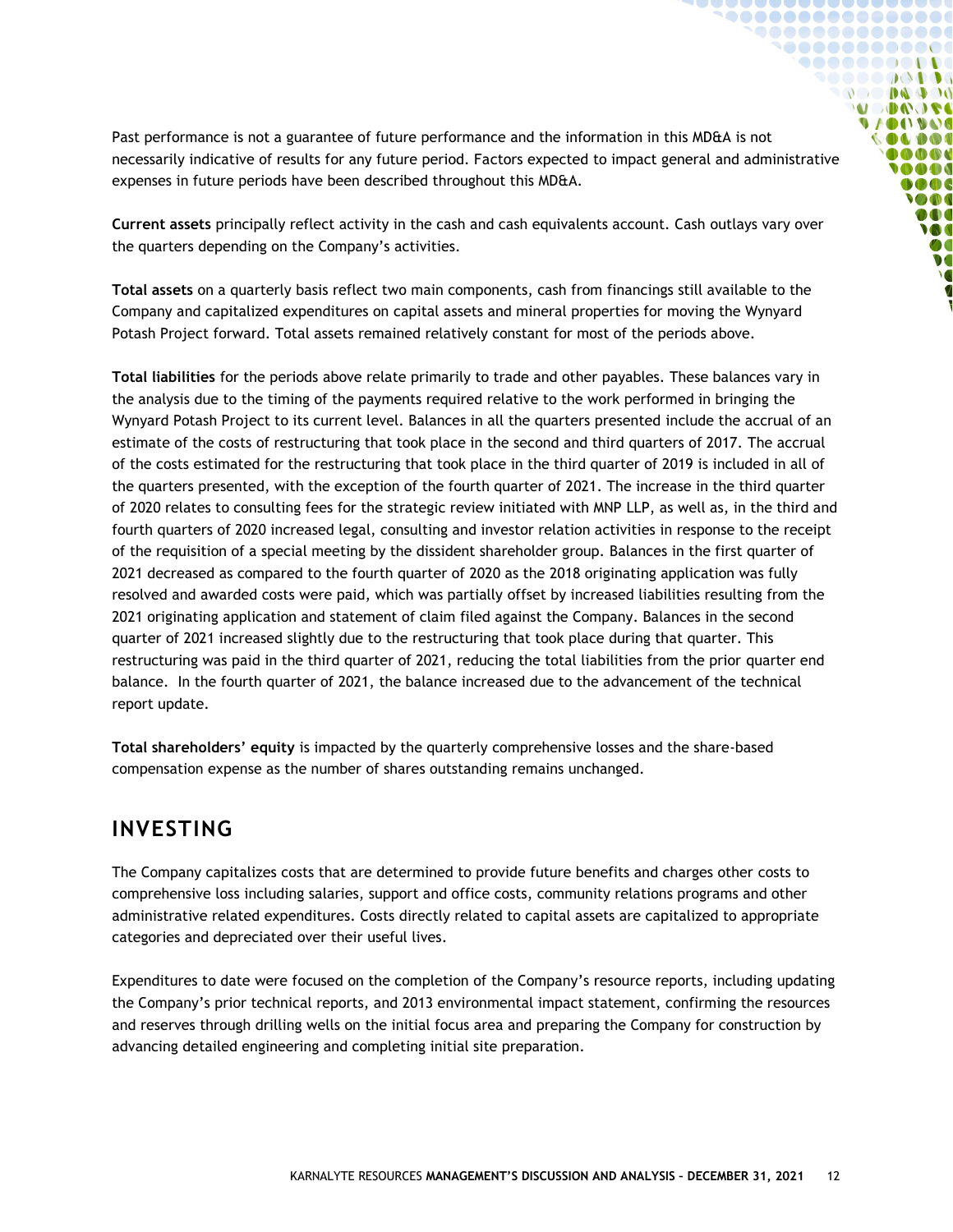#### <span id="page-12-0"></span>**INTANGIBLE ASSETS**

During the year ended December 31, 2021, all of the 2021 additions to intangible assets were impaired. The additions to intangible assets all related to the Wynyard Potash Project. The net balances classified as intangible assets are as follows:

**90000000000000** ,,,,,,,,

 $\blacksquare$ 

**DOC** 000**0** 0000  $\bullet$ 1000 000 W 

. . . . . . . . . . . **DO DA DO MODO DE UIDUROS** 

| <b>Intangible Assets</b><br>(CAD \$ thousands) |                   |                   |  |  |
|------------------------------------------------|-------------------|-------------------|--|--|
|                                                | December 31, 2021 | December 31, 2020 |  |  |
| Mineral property                               |                   |                   |  |  |
| Surface land                                   | 4,804             | 4,804             |  |  |
| Drilling                                       | 453               | 453               |  |  |
| Balance, end of period                         | 5,257             | 5,257             |  |  |

# <span id="page-12-1"></span>**CAPITAL ASSETS**

The net balances classified as capital assets are as follows:

|                           | December 31, 2021        | December 31, 2020 |
|---------------------------|--------------------------|-------------------|
| Machinery and equipment   | 7                        | 15                |
| <b>Buildings</b>          | 115                      | 129               |
| Land                      | 125                      | 125               |
| Land improvements         | 21                       | 23                |
| <b>Vehicles</b>           |                          |                   |
| Furniture and equipment   |                          |                   |
| Computer hardware         | $\overline{\phantom{a}}$ |                   |
| Right of use asset        | $\overline{\phantom{a}}$ | 25                |
| Assets under construction |                          |                   |
| Balance, end of period    | 263                      | 318               |

**Capital Assets (CAD \$ thousands)**

There were no additions to capital assets in 2021. The net proceeds on disposal of capital assets in the third quarter of 2021 was \$101,000. The capital assets sold had a total net book value of \$2,000 at the time of sale. The decrease in capital assets is a result of depreciation expenses of \$53,000 recognized during the year.

The Company's ability to secure adequate financing for the development of the Wynyard Potash Project on economic terms could result in a material difference from the Company's estimate of the recoverable asset.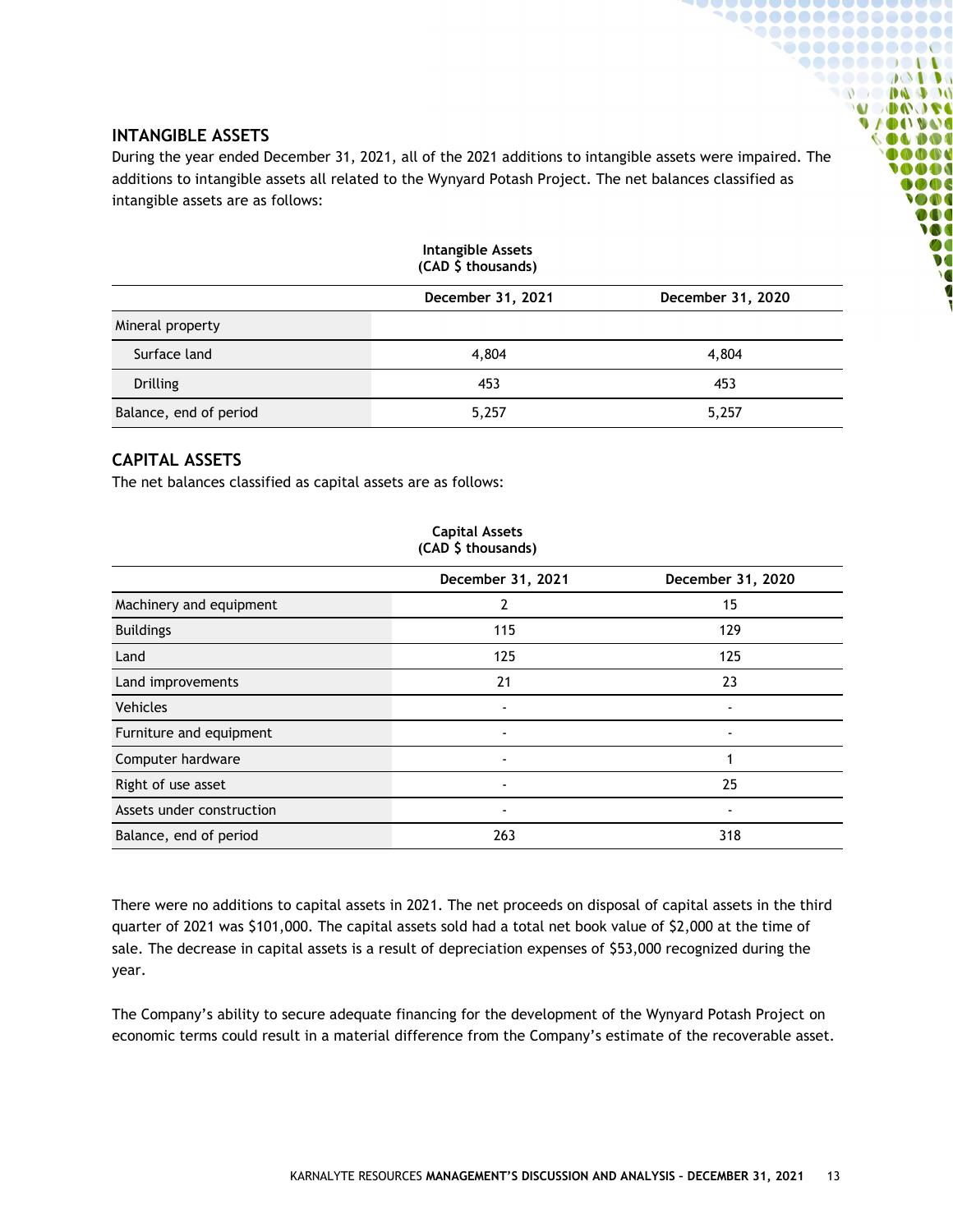# <span id="page-13-0"></span>**LIQUIDITY AND CAPITAL RESOURCES**

At December 31, 2021, the Company had net working capital of \$1.6 million compared to \$3.8 million at December 31, 2020 including \$1.8 million and \$4.8 million, respectively, in cash and cash equivalents.

1000000000001 **9000000000** , . . . . . . . . .  $\mathbb{Q} \otimes \mathbb{Q} \otimes \mathbb{Q} \otimes \mathbb{Q} \otimes \mathbb{Q}$ **U DAOSE UACIDAD OLDO** 000**0** 

> ooc  $\bigcirc$  then DOO **M** ØO  $\bullet$

As at December 31, 2021 and 2020, the Company also had \$0.4 million in restricted cash that was set up as a requirement from the Government of Saskatchewan with respect to reclamation obligations regarding the Wynyard Potash Project. The Company has updated its reclamation program for the Wynyard Potash Project in accordance with Government of Saskatchewan regulations. This update may result in the requirement to increase the amount held as restricted cash in order to satisfy the financial assurance requirements of the Government of Saskatchewan in future periods.

The Company maintains cash in bank accounts for day-to-day operations and invests the excess in overnight financial instruments in high interest saving accounts that are highly liquid.

The Company is in its pre-development phase and therefore there is material uncertainty regarding the Company's ability to raise additional funds to maintain sufficient financial resources to fund ongoing operating and required exploration expenditures and to move forward to the production stage. There is also material uncertainty with respect to various legal matters which may result in additional liabilities to the Company. As at December 31, 2021, the Company had incurred an accumulated deficit of \$136,071,000 and expects to incur further expenditures on the exploration and future development of its mineral exploration projects. As at December 31, 2021, the Company had working capital (current assets less current liabilities) of \$1,614,000 which is expected to be insufficient to fund operations in the upcoming year. In addition to ongoing operating expenses, the Company is committed to expenditures in 2022 and subsequent years on its regulatory spending requirements and mineral properties to keep the Company in good standing. The Company also expects to provide funding to settle the decommissioning liability. The ability of the Company to continue as a going concern is dependent upon obtaining further equity issuances or other forms of financing.

# <span id="page-13-1"></span>**CONTRACTUAL OBLIGATIONS**

|                            |                        | <b>Contractual Obligations</b><br>(CAD \$ thousands) |                      |                          |                         |
|----------------------------|------------------------|------------------------------------------------------|----------------------|--------------------------|-------------------------|
|                            | Payments due by period |                                                      |                      |                          |                         |
|                            | Total                  | Less than<br>one year                                | Two - three<br>vears | Four - five<br>vears     | More than<br>five years |
| Trade and other payables   | 884                    | 884                                                  |                      | $\overline{\phantom{0}}$ |                         |
| Leases on mineral property | 5,102                  | 367                                                  | 735                  | 735                      | 3,265                   |
| Project contracts          | 52                     | 52                                                   |                      | ۰                        |                         |
| Total                      | 6,038                  | 1,303                                                | 735                  | 735                      | 3,265                   |

The following table summarizes the commitments of the Company as at December 31, 2021: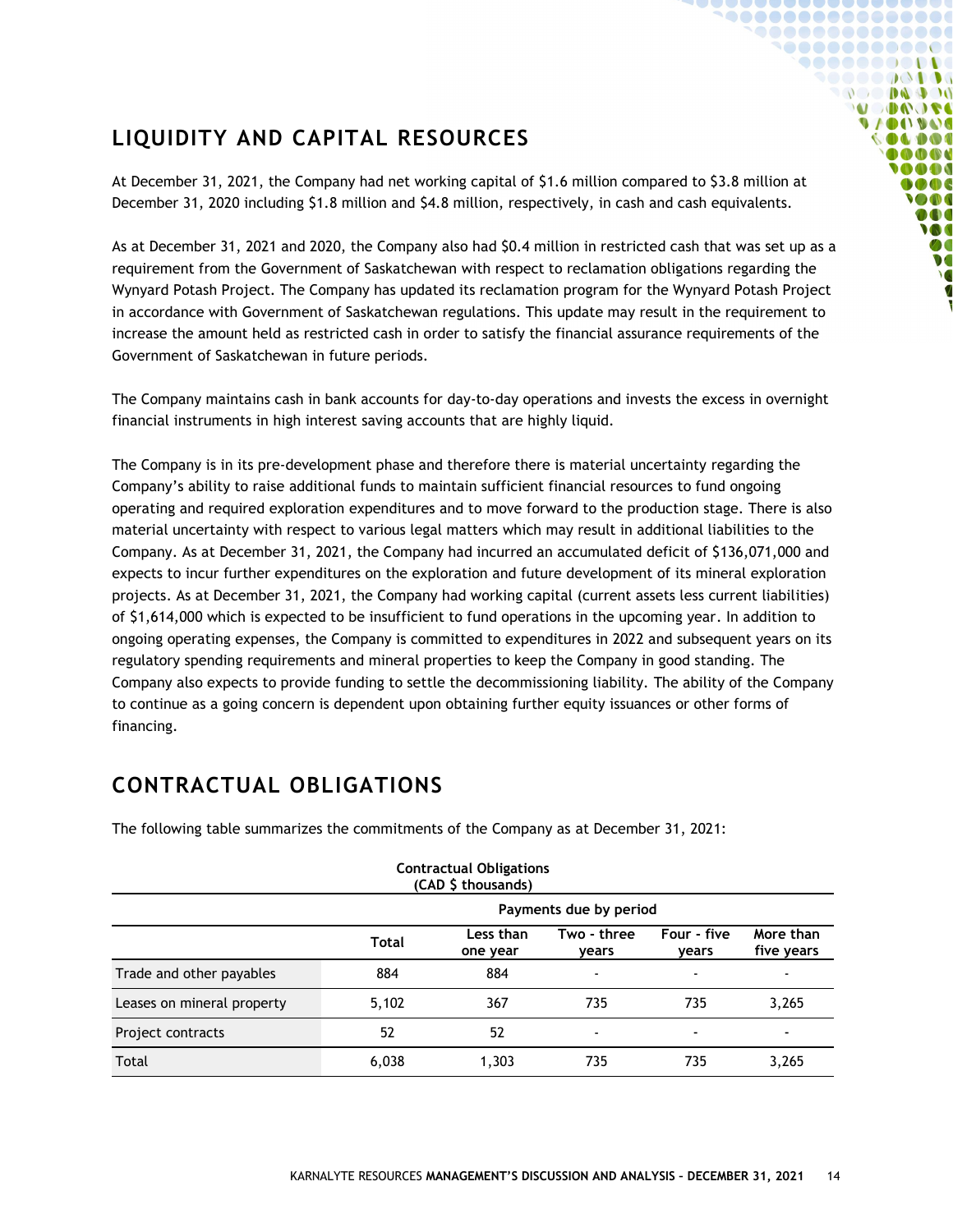**Trade and other payables** relate to operating and investing expenditures that were payable at the period ended December 31, 2021.

 $$ `@**@@@@@@@@@**@ **90000000000** ,,,,,,,,,, **DO DA DO U DAOSE DIANT IDAY** OLDOC **OB** OB OB 0000  $000$ **SOOT** DOO W ØO  $\bullet$ 

**Leases on mineral property** refer to the annual fees which are required to maintain the mineral leases related to the Wynyard Potash Project. The Wynyard Potash Project comprises of three mineral leases. KLSA 010 has a term of 21 years and expires on September 7, 2031. KL246 and KL247A also have terms of 21 years and both expire on April 24, 2037. The Company is required to pay annual lease payments of \$10.00 per hectare on any area held under lease for the term of the lease for a total cost of \$367,300 per year. The Company is also required to expend not less than \$3,000,000 for work during the first three years of the term of the lease. Expenditures made to date on the property have satisfied this requirement.

**Project contracts** are in place for various investor relations and consulting services.

#### <span id="page-14-0"></span>**RELATED PARTY TRANSACTIONS**

The aggregate payroll expense of key management personnel and directors was as follows:

|                                                        | December 31, 2021 | December 31, 2020 |
|--------------------------------------------------------|-------------------|-------------------|
| Salaries, benefits and other compensation arrangements | \$685             | \$502             |
| Restructuring                                          |                   |                   |
| Severance                                              | $\blacksquare$    | 63                |
| Share-based compensation                               | 21                | 23                |
| Total                                                  | 706               | 588               |

The Company entered into a consulting agreement with GSFC, the Company's largest shareholder and strategic partner, to assist with the evaluation of the Proteos Nitrogen Project and to further the Company's engineering activities respecting the Wynyard Potash Project. During 2021, \$nil expenses were incurred under this agreement which expired on July 2, 2021. GSFC is a 38.7% shareholder of the Company.

There were no material changes to management compensation arrangements and no other related party transactions for the year ended December 31, 2021.

#### <span id="page-14-1"></span>**RESTRICTIONS ON DISPOSITION OF THE WYNYARD POTASH PROJECT**

Pursuant to the terms of the subscription agreement (the **"Subscription Agreement"**) and the offtake agreement (the **"Offtake Agreement"**) between the Company and GSFC, each dated January 10, 2013, the Company must not divest, sell, assign, transfer or otherwise dispose of any part of its interests in the Wynyard Potash Project without the prior written consent of GSFC until the third anniversary of the date on which the first shipment for delivery of products is dispatched by the Company in accordance with the terms of the Offtake Agreement (the "**Project Lock In Period"**). After the expiry of the Project Lock In Period, a person may acquire an interest in the Wynyard Potash Project subject to GSFC's right to terminate the Offtake Agreement at that time. The Subscription Agreement provides that, subject to certain conditions, the above-described restrictions on disposition do not apply to a creation or grant of a security interest to a lender providing financing for the Wynyard Potash Project (including for an expansion thereof). The Offtake Agreement provides that following the expiry of the Project Lock In Period, the Company may dispose of any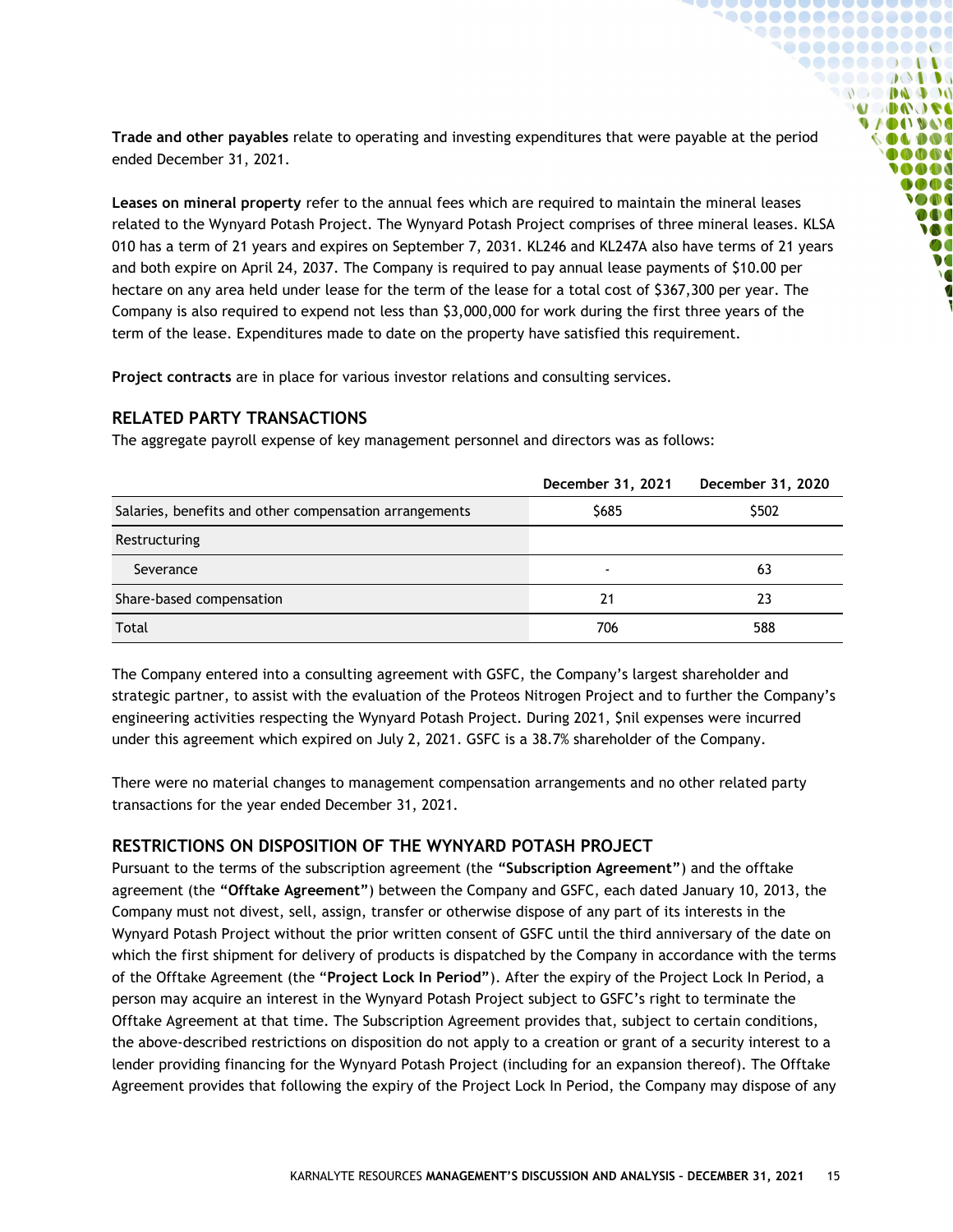part of the Wynyard Potash Project that is not part of the Company's subsurface mineral lease KLSA 010 or that is not intended or reasonably required for the three phases of the Wynyard Potash Project.

**`@@@@@@@@@@@@@@**  ${\small \begin{array}{c} \bullet\bullet\bullet\bullet\bullet\bullet\bullet\bullet\bullet\bullet\bullet\bullet\bullet\bullet\bullet\bullet\end{array}}$ **`@@@@@@@@@@@ 900000000000** SOOOOQODOG **OCODEDO MODO DE UACIDAD COLDOS**  $0000$ **OOO**  $\bullet \bullet \bullet$ **SOO** DOO **M**  $\boldsymbol{v}$ **V** 

# <span id="page-15-0"></span>**CRITICAL ACCOUNTING ESTIMATES**

The preparation of financial statements in accordance with International Financial Reporting Standards **("IFRS")** requires management to make judgments, estimates and assumptions that affect the application of accounting policies and reported amount of assets, liabilities, income and expenses. The Company evaluates judgments and estimates periodically based on historical experience and various assumptions that are considered reasonable in the circumstances. Actual results may differ from those reported. The Company reviews significant areas subject to judgment and estimation with the Audit Committee and independent auditors. Significant areas requiring judgment and estimates include:

#### <span id="page-15-1"></span>**STAGE OF DEVELOPMENT**

The Company is in the development stage of its history and at this stage of the Company's growth, it is subject to the risks associated with early stage companies, including uncertainty of future revenues, developing acceptable markets and growth into established markets, profitability and the need to raise additional financing to continue to progress its Wynyard Potash Project.

Continued exploration and development of the property is dependent on the Company's ability to obtain necessary financing. As the Company is not currently producing from its property, it will be necessary for the Company to seek additional equity or debt to finance its programs.

#### <span id="page-15-2"></span>**INTANGIBLE ASSETS AND PROPERTY, PLANT AND EQUIPMENT**

The Company's exploration and evaluation expenditures relating to the acquisition of mineral properties, leases, and the exploration and development thereon are recorded at cost and include direct and indirect acquisition and exploration costs associated with specific mineral properties. These costs are capitalized on the basis of the potential realization from the underlying asset and will be amortized over the shorter of estimates of reserves or service life following the commencement of production or written off, if the properties are sold or abandoned.

Assets under construction, machinery and equipment, buildings, vehicles, furniture, land improvements and leasehold improvements are recorded at cost. Capital assets are depreciated over their estimated useful lives.

The Company reviews exploration and evaluation assets, capital assets and other non-financial assets for indicators of impairment at each reporting period. Impairment indicators are used to determine whether carrying values of assets should be assessed for impairment or whether a reversal of impairment may be required.

Internal and external indicators of impairment for capital and other non-financial assets are considered, including significant changes in the extent or manner in which an asset is expected to be used. The use of a significant portion of the Company's capital assets is related to exploration and evaluation activity.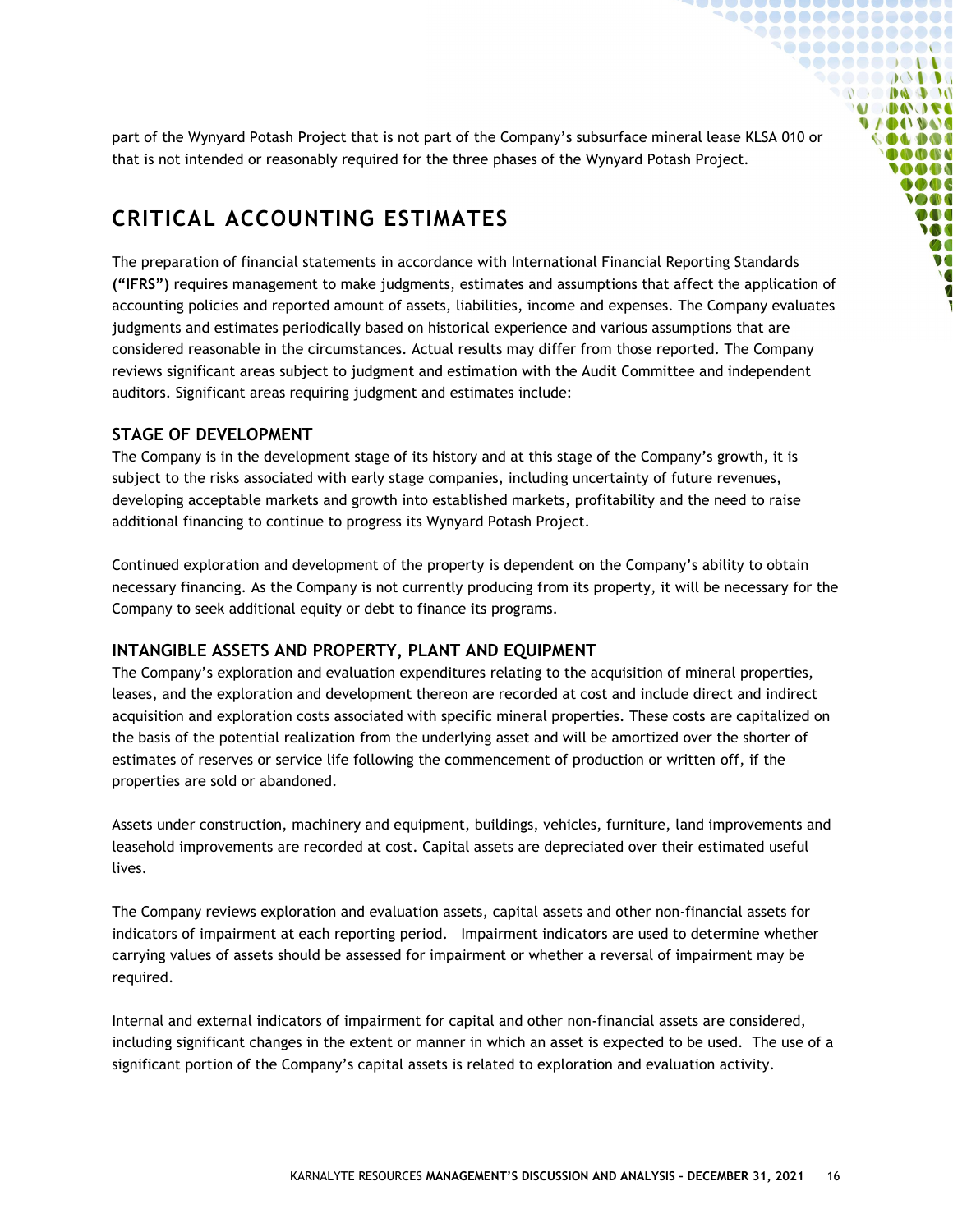Indicators of impairment for exploration and evaluation assets include the period for which the Company has the right to explore, expected renewals of exploration rights, whether substantive exploration and evaluation expenditures on mineral properties are budgeted, and results of exploration and evaluation activities on the exploration and evaluation assets. Management also considers whether sufficient data exists to indicate that the carrying amount of capital assets and exploration and evaluation and other assets is unlikely to be recovered in full from successful development or by sale.

 $00000000000000000$ **`@@@@@@@@@@@** 1000000000  $\begin{array}{ccc} \mathbf{0} & \mathbf{0} & \mathbf{0} & \mathbf{0} & \mathbf{0} & \mathbf{0} \end{array}$ **MODA OFE DIANT IDAY IL DIDE OB** OB OB 0000 **DOC SOOT** DOO W DO  $\bullet$ 

In measuring impairment, estimates of future cash flows require assumptions about future business conditions and other developments. Significant, unanticipated changes to these assumptions could require a provision for impairment in the future.

#### <span id="page-16-0"></span>**DECOMMISSIONING PROVISIONS**

Amounts are recorded for decommissioning provisions that will be incurred by the Company at the end of the operating life of the facilities and properties, and upon retirement of its mining assets. Estimates of these costs are subject to uncertainty associated with the method, timing and extent of future decommissioning activities. The provision and related asset and expense are impacted by estimates with respect to the costs and timing of decommissioning.

#### <span id="page-16-1"></span>**SHARE-BASED PAYMENTS**

The Company has share-based payments expenses for stock option awards to employees, directors, officers and consultants, as explained in the Company's financial statements. IFRS requires that all share-based awards be accounted for using the fair value method. Under this method, the Black-Scholes option pricing model requires estimates of the expected life of the option, forfeiture rates, stock volatility and the riskfree interest rate expected over the life of the option. A change in these assumptions could materially change the amount of share-based payments expenses recorded.

#### <span id="page-16-2"></span>**CONTINGENT LIABILITIES**

Contingent liabilities are reviewed continuously to assess whether an outflow of cash has become probable. If the recognition criteria are met, then a provision is recorded in the period in which the change in probability occurs. Assessing whether a contingent liability is probable requires the Company to make judgments about the existence of past events and the application of applicable laws, contractual or constructive obligations.

### <span id="page-16-3"></span>**FINANCIAL RISK FACTORS**

#### <span id="page-16-4"></span>**CREDIT RISK**

Credit risk is the risk of an unexpected loss if a customer or third party to a financial instrument fails to meet its commercial obligations. The Company has no significant concentration of credit risk arising from operations. The Company's cash and restricted cash is held with large Canadian financial institutions and management believes the risk of loss to be remote.

#### <span id="page-16-5"></span>**LIQUIDITY RISK AND GOING CONCERN**

The Company manages liquidity risk by maintaining sufficient cash balances to meet liabilities when due. As at December 31, 2021, the Company had cash totalling \$1,799,000 (2020 – \$4,821,000) to settle trade and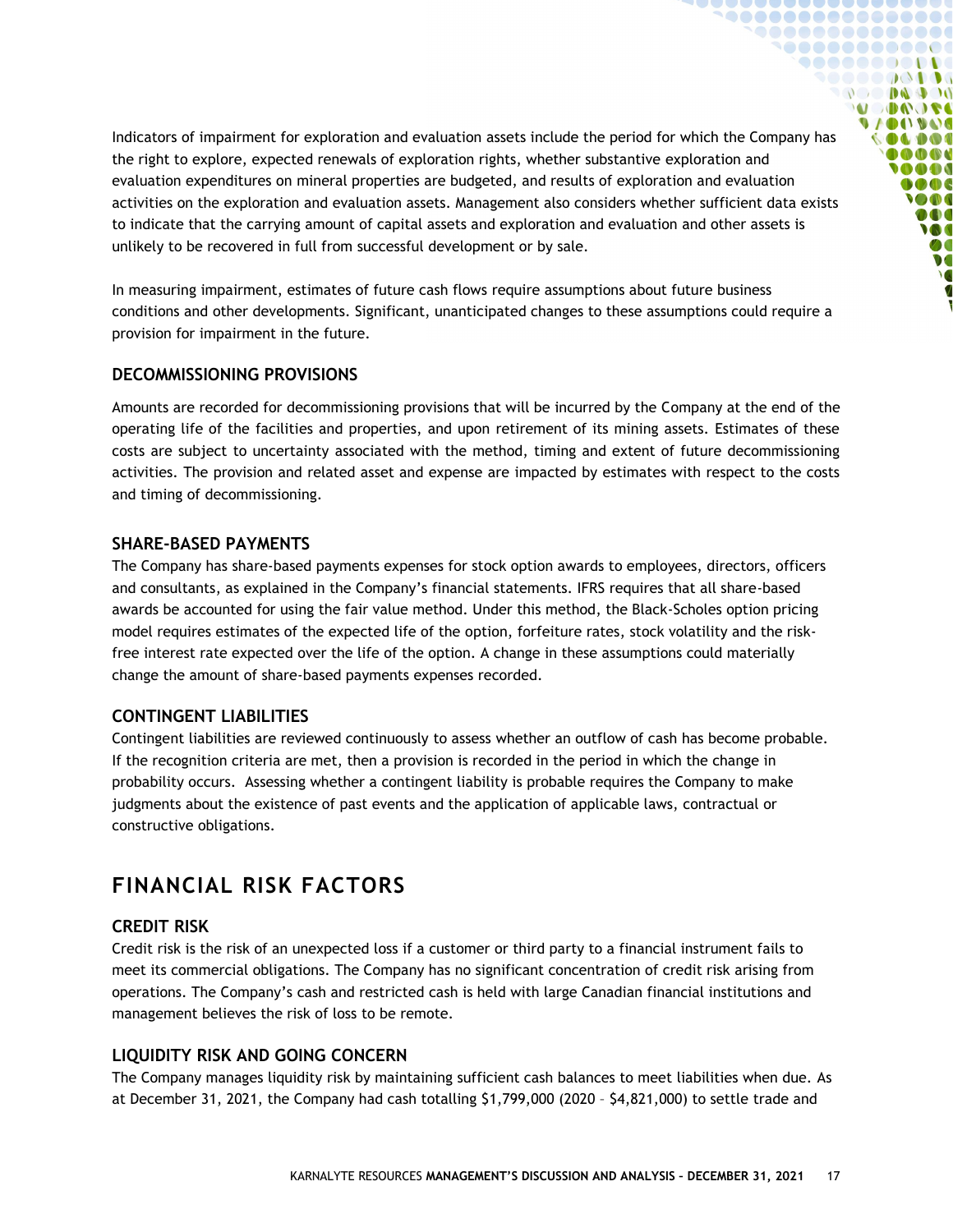other payables of \$884,000 (2020 - \$1,460,000). As at December 31, 2021 and December 31, 2020 the Company's trade and other receivables are subject to normal trade terms.

**`@@@@@@@@@@@@@@@**  ${\small \begin{array}{c} \bullet\bullet\bullet\bullet\bullet\bullet\bullet\bullet\bullet\bullet\bullet\bullet\bullet\bullet\bullet\bullet\end{array}}$ **`@@@@@@@@@@@ 900000000000** SOOOOQODOG **OC DE DO DO MODOOSE VAOOVOO COLDOL**  $0000$ 0000  $000$ **SOO** DOO **M**  $\boldsymbol{v}$ **V** 

Management is aware of material uncertainties related to events and conditions that may cast significant doubt upon the Company's ability to continue as a going concern. The Company is in its pre-development phase and therefore there is material uncertainty regarding the Company's ability to raise additional funds to maintain sufficient financial resources to fund ongoing operating and required exploration expenditures and to move forward to the production stage. There is also material uncertainty with respect to various legal matters which may result in additional liabilities to the Company. As at December 31, 2021, the Company had incurred an accumulated deficit of \$136,071,000 and expects to incur further expenditures on the exploration and future development of its mineral exploration projects. As at December 31, 2021, the Company had working capital (current assets less current liabilities) of \$1,614,000 which is expected to be insufficient to fund operations in the upcoming year. In addition to ongoing operating expenses, the Company is committed to expenditures in 2022 and subsequent years on its regulatory spending requirements and mineral properties to keep the Company in good standing. The Company also expects to provide funding to settle the decommissioning liability. The ability of the Company to continue as a going concern is dependent upon obtaining further equity issuances or other forms of financings. The Company is pursuing additional capital. Failure to obtain additional funding on a timely basis may cause the Company to postpone development plans, forfeit rights in its properties or reduce or terminate its operations.

The financial statements do not include any adjustments to carrying values of asset amounts and liabilities, or reported expenses that may be necessary if the going concern assumption were not appropriate.

#### <span id="page-17-0"></span>**MARKET RISK**

Market risk is the risk that the value of a financial instrument will fluctuate as a result of changes in market prices, whether those changes are caused by factors specific to the individual instrument or its issuer or factors affecting all instruments traded in the market. The Company's future potash sales are exposed to price risk with respect to North American and international potash prices.

#### <span id="page-17-1"></span>**CURRENCY RISK**

The Company's functional currency is the Canadian dollar with the majority of transactions denominated in Canadian dollars. At this time management believes the foreign exchange risk derived from currency conversions is not significant and therefore does not hedge its foreign exchange risk. At December 31, 2021, the Company held the majority of its cash in Canadian dollars.

#### <span id="page-17-2"></span>**INTEREST RATE RISK**

The Company's trade and other payables are non-interest bearing and have contractual maturities of less than 45 days. As at December 31, 2021, the Company's only interest bearing asset is cash in high interest saving accounts and a small amount of cash equivalents held in Guaranteed Investment Certificates. Cash and cash equivalents earn interest at prevailing short-term interest rates. During the year ended December 31, 2021, the Company earned interest income of \$19,000 (2020 - \$65,000) from its cash and cash equivalents.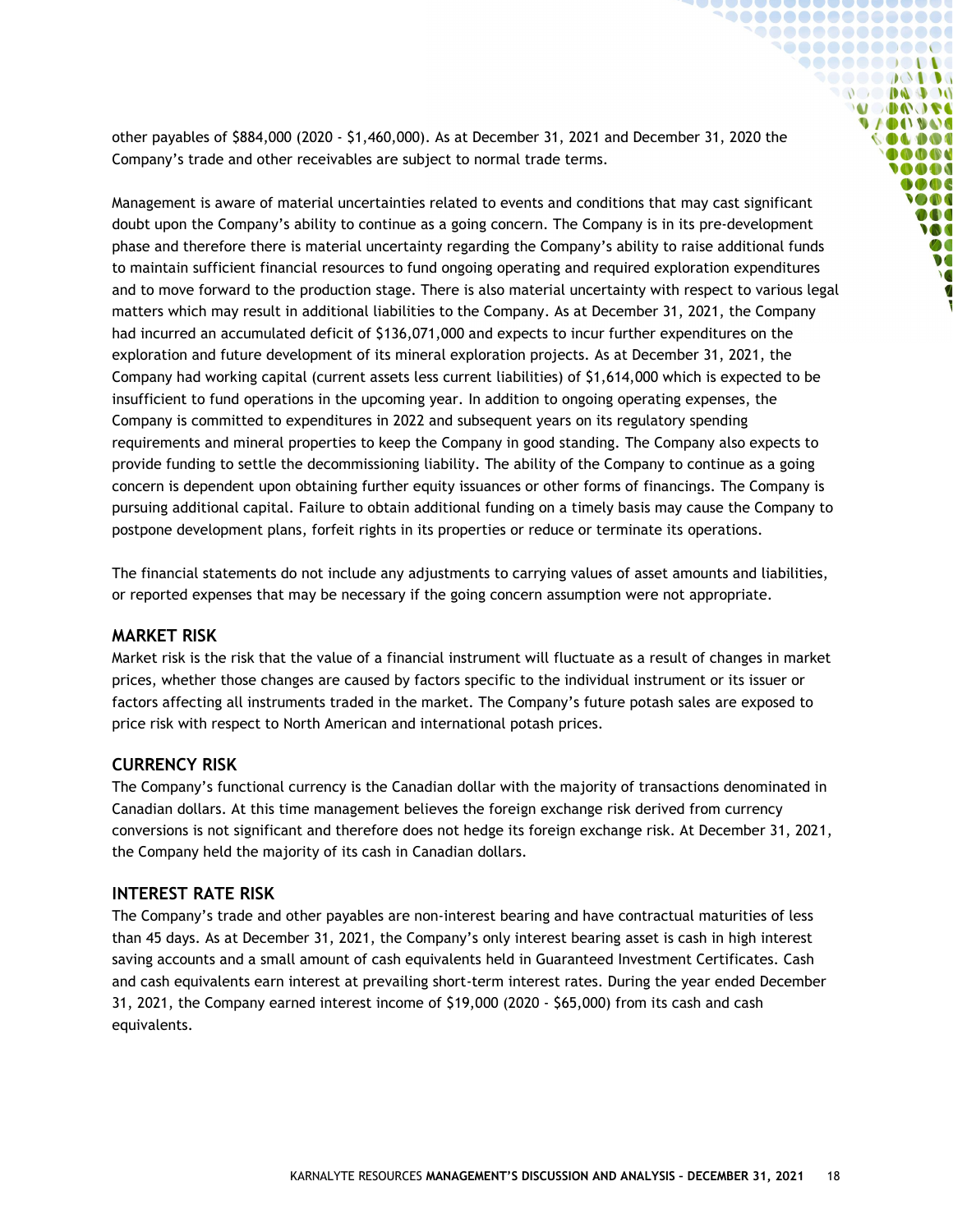# <span id="page-18-0"></span>**INTERNAL CONTROLS**

#### <span id="page-18-1"></span>**DISCLOSURE CONTROLS AND PROCEDURES**

The Company has established disclosure controls and procedures for the timely and accurate preparation of financial and other reports. Such disclosure controls and procedures are designed to provide reasonable assurance that material information required to be disclosed is recorded, processed, summarized and reported within the periods specified by applicable securities regulations. In addition, the disclosure controls ensure that information required to be disclosed is accumulated and communicated to the appropriate members of management and properly reflected in the Company's continuous disclosure filings.

**`@@@@@@@@@@@@@@**  ${\small \begin{array}{c} \bullet\bullet\bullet\bullet\bullet\bullet\bullet\bullet\bullet\bullet\bullet\bullet\bullet\bullet\bullet\bullet\end{array}}$ 1000000000000  $\bullet \bullet \bullet \bullet \bullet \bullet \bullet \bullet \bullet \bullet \bullet \bullet \bullet$ SOOOOQODOG **OCO DA DO MODOJE VAOOVOO** 000000 000**0 OOO**  $0000$ **SOO** DOO **M** Ø **V** 

As with most small or developing companies and consistent with the concept of reasonable assurance, the Company recognizes that the relative cost of maintaining these disclosure controls and procedures should not exceed their expected benefits. As a result, the Company's disclosure controls and procedures can only provide reasonable assurance, and not absolute assurance, that the objectives of such controls and procedures are met.

The Interim Chief Executive Officer and Interim Chief Financial Officer are responsible for evaluating the disclosure controls and procedures. They have concluded that the design and operation of these disclosure controls and procedures were not effective due to the existence of material weaknesses in the internal controls over financial reporting noted in the following section.

The Company mitigates these weaknesses by using external consultants as appropriate; however, such mitigating procedures do not constitute compensating controls for the purposes of National Instrument 52- 109 Certification of Disclosure in Issuers' Annual and Interim Filings (**"NI 52-109"**).

#### <span id="page-18-2"></span>**INTERNAL CONTROLS OVER FINANCIAL REPORTING (ICFR)**

The Interim Chief Executive Officer and Interim Chief Financial Officer of the Company are responsible for designing and ensuring the operating effectiveness of internal controls over financial reporting. They are also responsible for causing the internal controls to be designed and operated effectively under their supervision. They are intended to provide reasonable assurance regarding the reliability of financial reporting and the preparation of financial statements for external purposes in accordance with IFRS. It is management's belief that any control system, no matter how well conceived or operated, can provide only reasonable, but not absolute, assurance that the objectives of the control system are met. An internal control system cannot prevent all errors or fraud.

The Company does not have adequate in-house personnel to properly implement segregation of duties with respect to day-to-day accounting, complex accounting and non-routine transactions that may arise and also to prevent and monitor the potential for management override. It is not deemed economically feasible at this time to have such personnel. The volume of transactions and reporting requirements puts significant strain on the limited accounting personnel such that the Company relies on external experts and assistance to complete these activities on time.

These material weaknesses may increase the risk of material misstatements in the financial statements; the Company mitigates these weaknesses by using external consultants as appropriate; however, such mitigating procedures do not constitute compensating controls for the purposes of NI 52-109.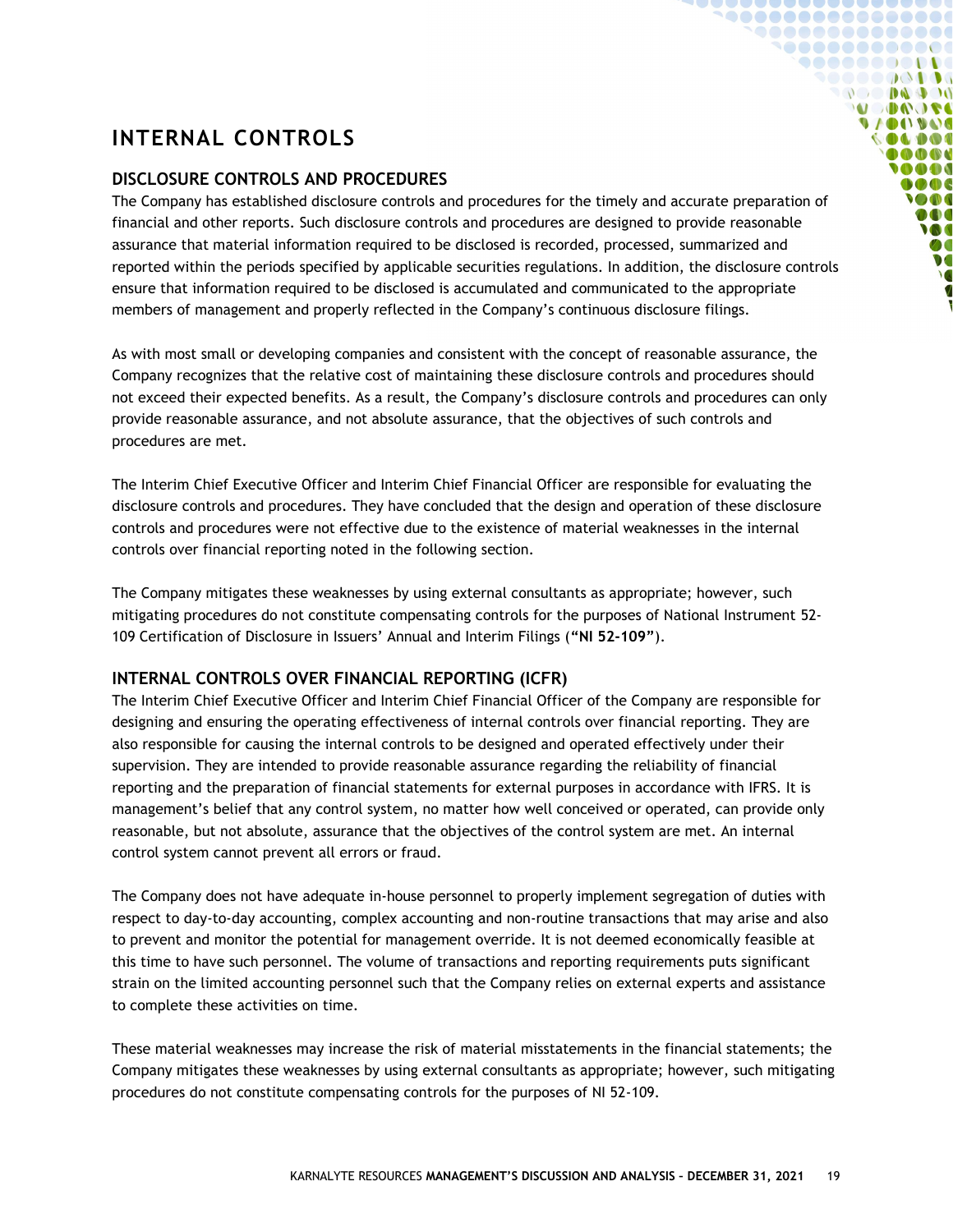# <span id="page-19-0"></span>**OFF BALANCE SHEET ARRANGEMENTS**

The Company has no off balance sheet arrangements at the time of this MD&A.

### <span id="page-19-1"></span>**OUTSTANDING SHARES**

As of the date of this MD&A, the Company has 42,174,847 Common Shares and 945,000 stock options issued and outstanding.

**`@@@@@@@@@@@@@@**  ${\small \begin{array}{c} \bullet\bullet\bullet\bullet\bullet\bullet\bullet\bullet\bullet\bullet\bullet\bullet\bullet\bullet\bullet\bullet\end{array}}$ 1000000000000 **90000000000** SOOOOQODOG **OCO DA DO NOONOSE VACOUVAC** 000000 0000 **IAAA**  $0000$ **SOO** DOO W ØO  $\bullet$ 

### <span id="page-19-2"></span>**FORWARD-LOOKING INFORMATION**

Certain statements in this MD&A may constitute "forward-looking" statements which involve known and unknown risks, uncertainties and other factors which may cause the actual results, performance or achievements of the Company, or industry results, to be materially different from any future results, performance or achievements expressed or implied by such forward-looking statements. Forward-looking information is often, but not always, identified by the use of words such as "anticipate", "believe", "could", "estimate", "expect", "plan", "intend", "forecast", "future", "guidance", "may", "predict", "project", "should", "strategy", "target", "will" or the negative or similar words or phrases suggesting future outcomes or language suggesting an outlook.

Forward-looking statements may include, but are not limited to, management's expectations, intentions, and beliefs concerning: the development and operation of the Wynyard Potash Project or the Proteos Nitrogen Project; future extraction and exploitation of mineral deposits; capital expenditure requirements; future commodity prices; expectations regarding prices and costs; expectations regarding the Company's ability to obtain additional financing necessary to develop the Wynyard Potash Project or the Proteos Nitrogen Project; expectations regarding the production capacity of the Wynyard Potash Project and the Proteos Nitrogen Project; expectations regarding markets for potash in North America and globally; expectations regarding markets for nitrogen fertilizer products; expectations regarding the distinction between standard-grade and high-grade potash; expectations regarding markets for magnesium; the effectiveness of the Company's anticipated solution mining methods; expenditures to be made by the Company to meet certain work commitments; work plans to be conducted by the Company; reclamation and rehabilitation obligation and liabilities; treatment under governmental regulatory regimes with respect to environmental matters; treatment under governmental taxation regimes; impact of foreign governments and regulation on the Company's operations; future development of infrastructure; government regulation of mining operations; dependence on key personnel; and competitive conditions.

Forward-looking statements in this MD&A include statements regarding: the Company's ability to commence and increase production from 625,000 TPY, to 1.375 million TPY, and thereafter to 2.125 million TPY of potash; the production of potash, nitrogen fertilizer products, or magnesium; the costs related to the operation of the plant and facilities will be consistent with other solution mining operations subject to differences in the Company's mineral body and processing; the implementation and ongoing use of solution mining process; further seismic exploration and drilling; global fertilizer demand and consumption; capital expenditure and operational expenditure estimates; anticipated results of development and extraction activities and estimated future developments; the Company's ability to produce sufficient potash to meet its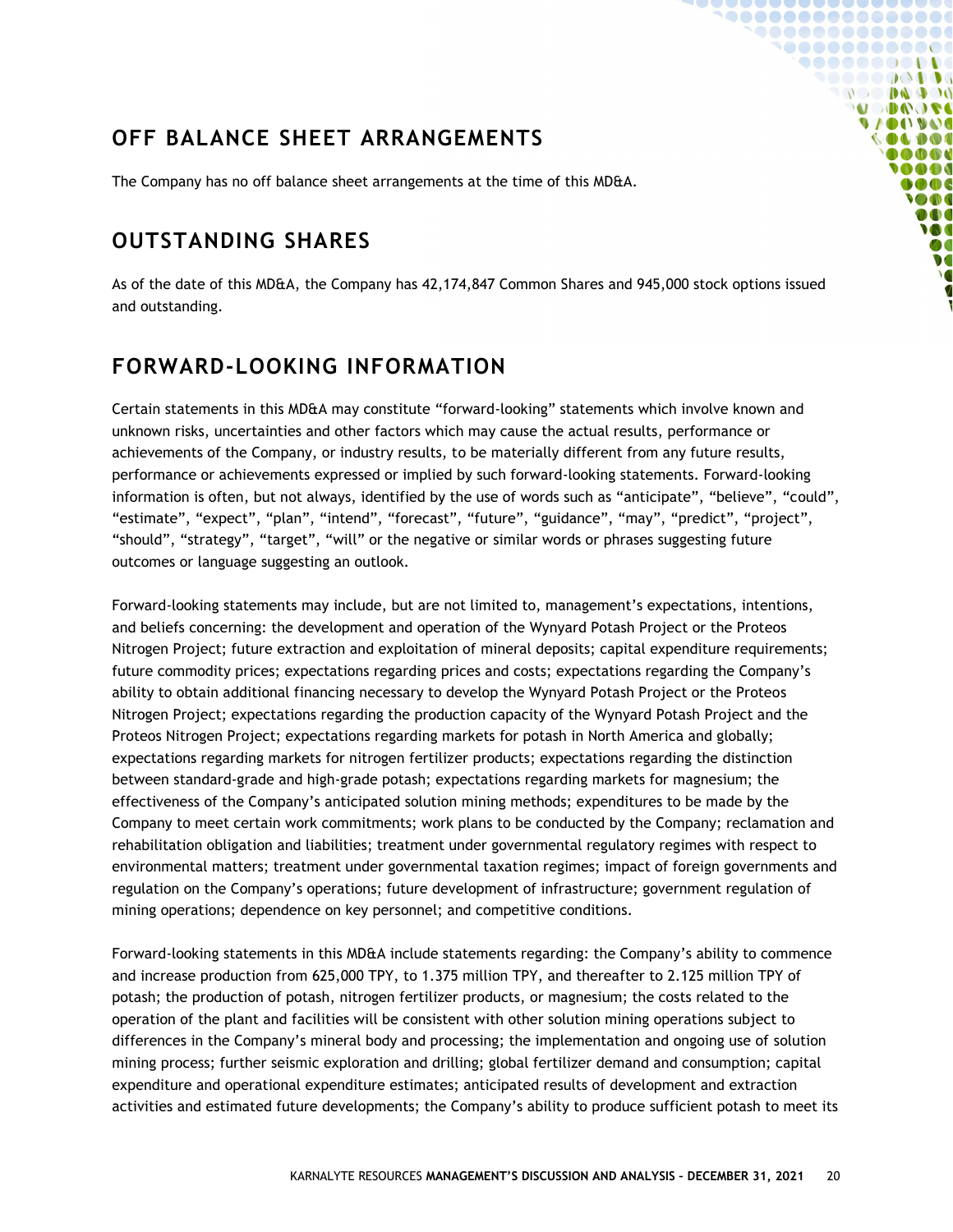obligations under the Offtake Agreement; the Company's ability to obtain additional financing on satisfactory terms; the market prices for potash, nitrogen fertilizer products, and magnesium; the Company's ability to pump the waste underground to eliminate surface salt tail piles; the Company's ability to economically extract and process mineralized material into potash; and the improvements that the Company has developed for the solution mining process are as effective as expected by the Company.

**`@@@@@@@@@@@@@@@**  ${\small \begin{array}{c} \bullet\bullet\bullet\bullet\bullet\bullet\bullet\bullet\bullet\bullet\bullet\bullet\bullet\bullet\bullet\bullet\end{array}}$ 1000000000000  $\bullet \bullet \bullet \bullet \bullet \bullet \bullet \bullet \bullet \bullet \bullet \bullet \bullet$ SOOOOQODOG **DO DA DO DO NOONDS VACOUVAC** 000000  $00000$ **SOOO MOOC YOOO** 000 **IO** DO  $\bullet$ 

Such forward-looking statements are based on a number of material factors and assumptions, including: the stabilization of the global potash industry and market; the Company obtains additional financing in the future; the Company executes its project development plans in a manner consistent with the Company's technical report filed on July 15, 2016 (the "**2016 Technical Report**"); the Company executes its discounted cash flow model assumptions as described in the 2016 Technical Report; estimates of mineral resources and mineral reserves in the 2016 Technical Report are accurate; full potash production is reached; that the Company continues to have rights to the property subject to subsurface mineral leases KL 246, KL 247A and KLSA 010, and such rights are not challenged or impacted in any material manner; that the Company is able to obtain required approvals, licences and permits, in a timely manner; the Company is able to successfully develop and market nitrogen fertilizer products; the Company is able to successfully develop and market magnesium products; the Company's key senior management continue in their respective roles with the Company; the Company's intellectual property is not challenged; the Company does not become subject to litigation; the Company's ability to meet its obligations under the Offtake Agreement; environmental and other applicable law and other regulations are not amended, repealed or applied in a manner that impacts the development and operation of the Wynyard Potash Project or the Proteos Nitrogen Project as currently anticipated; there are no adverse changes to the price of potash, nitrogen fertilizer products, or magnesium that would adversely affect the prospects for developing and operating the Wynyard Potash Project or the Proteos Nitrogen Project, or making it inadvisable or uneconomic to proceed with development; the future mining operations operate as anticipated; the Company's ability to maintain and develop positive relationships with foreign governments and future business partners; the Company is able to develop and maintain the infrastructure required to export, store and transport its potash, nitrogen fertilizers, or magnesium production; there are no comparable mining companies targeting carnallite in North America; and the continued existence and operation of the primary potash production facility.

Forward-looking statements involve significant risks and uncertainties, should not be read as guarantees of future performance or results, and will not necessarily be accurate indications of whether or not such results will be achieved. A number of factors could cause actual results to differ materially from the results discussed in the forward-looking statements, including, but not limited to, the factors discussed under "Financial Risk Factors" elsewhere in this MD&A and the following factors, which are discussed in greater detail under the "Risk Factors" section of the Annual Information Form: exploration, development and operation risks related to the Wynyard Potash Project and the Proteos Nitrogen Project; the ability to secure adequate financing to implement the Company's strategic and development objectives; the ability to maintain adequate capital to meet the Company's financial commitments; the successful execution of the Company's project plans; the uncertainty regarding the estimation of mineral resources and mineral reserves in the 2016 Technical Report; the lack of current revenues and uncertainty about future revenues; the risks associated with the limited operating history of the Company; the lack of developed markets for the Company's magnesium products; the unproven nature of solution mining of carnallite in Saskatchewan; no assurance of titles, leases, or maintenance of existing permits; permit and licensing requirements related to exploration and development activities; the Company's ability to satisfy its material agreements, including